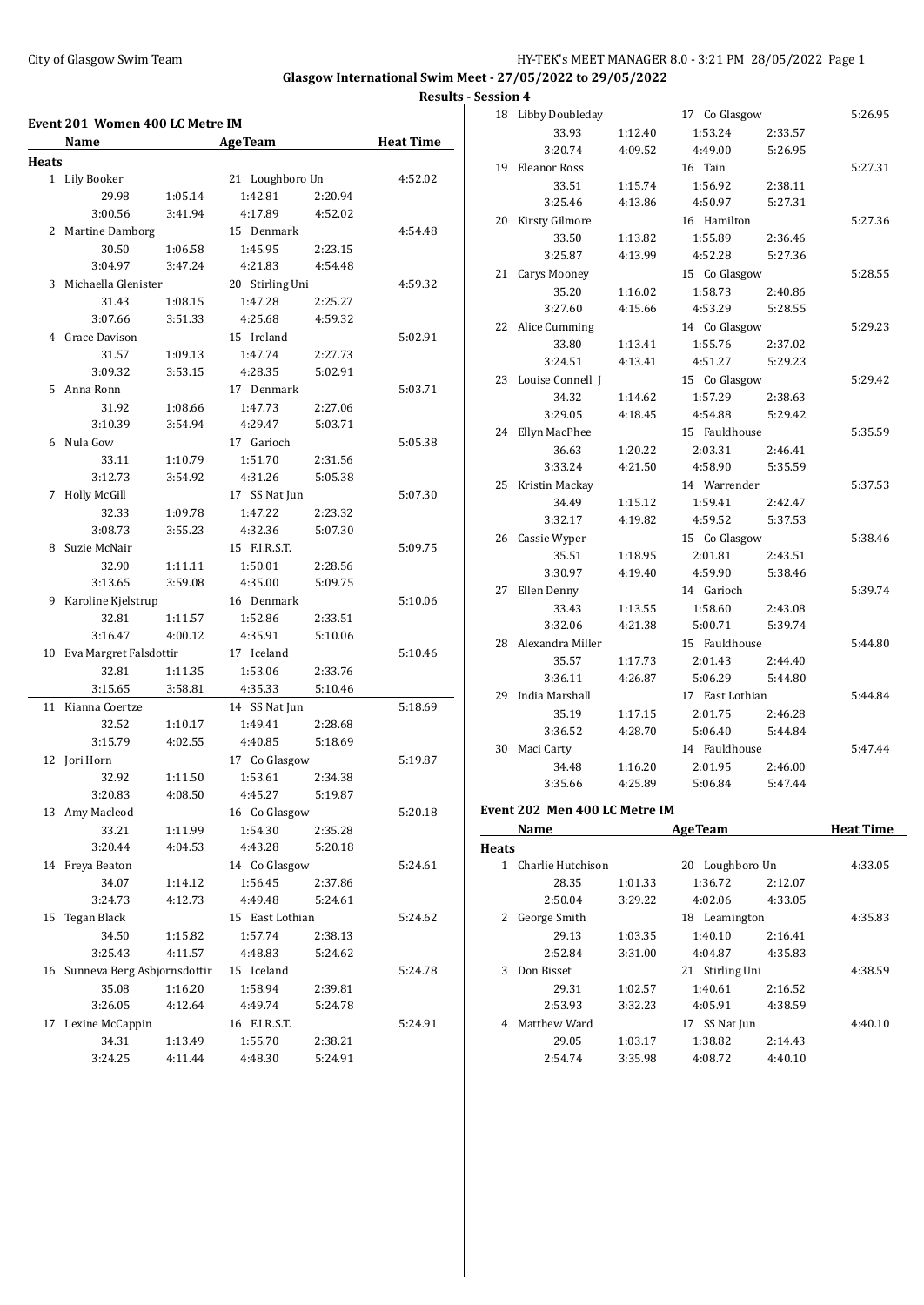# City of Glasgow Swim Team HY-TEK's MEET MANAGER 8.0 - 3:21 PM 28/05/2022 Page 2 **Glasgow International Swim Meet - 27/05/2022 to 29/05/2022**

|    | Heats  (Event 202 Men 400 LC Metre IM) |         |                  |         |                  |
|----|----------------------------------------|---------|------------------|---------|------------------|
|    | Name                                   |         | <b>AgeTeam</b>   |         | <b>Heat Time</b> |
|    | 5 Tom Robinson                         |         | 22 Aberdeen Perf |         | 4:42.73          |
|    | 28.51                                  | 1:01.59 | 1:38.33          | 2:15.06 |                  |
|    | 2:54.31                                | 3:34.93 | 4:09.02          | 4:42.73 |                  |
|    | 6 George Booth Rudd                    |         | 20 Maidenhead    |         | 4:47.52          |
|    | 29.57                                  | 1:04.23 | 1:41.86          | 2:19.37 |                  |
|    | 2:58.96                                | 3:40.12 | 4:14.15          | 4:47.52 |                  |
| 7  | Veigar Hrafn Sigborsson                |         | 17 Iceland       |         | 4:48.09          |
|    | 29.29                                  | 1:05.00 | 1:41.91          | 2:17.68 |                  |
|    | 3:00.45                                | 3:43.50 | 4:16.49          | 4:48.09 |                  |
| 8  | <b>Robert Burgess</b>                  |         | 17 Co Glasgow    |         | 4:52.08          |
|    | 30.43                                  | 1:05.07 | 1:44.44          | 2:20.72 |                  |
|    | 3:02.67                                | 3:43.57 | 4:19.38          | 4:52.08 |                  |
| 9  | <b>Travis Davey</b>                    |         | 17 Dun City Aqu  |         | 4:53.42          |
|    | 28.63                                  | 1:02.20 | 1:39.19          | 2:16.13 |                  |
|    | 2:59.76                                | 3:43.85 | 4:19.09          | 4:53.42 |                  |
| 10 | Ben McLaughlin                         |         | 16 Garioch       |         | 4:58.57          |
|    | 30.81                                  | 1:06.12 | 1:46.99          | 2:26.34 |                  |
|    | 3:08.69                                | 3:51.43 | 4:26.57          | 4:58.57 |                  |
| 11 | Matthew McMillan                       |         | 16 SS Nat Jun    |         | 4:59.95          |
|    | 29.97                                  | 1:03.95 | 1:44.75          | 2:23.92 |                  |
|    | 3:08.03                                | 3:52.74 | 4:27.05          | 4:59.95 |                  |
| 12 | Kai Connolly                           |         | 15 SS Nat Jun    |         | 5:01.53          |
|    | 31.23                                  | 1:08.57 | 1:45.98          | 2:24.47 |                  |
|    | 3:08.59                                | 3:52.14 | 4:26.80          | 5:01.53 |                  |
| 13 | <b>Greg Hall</b>                       |         | 15 Aberdeen Perf |         | 5:04.81          |
|    | 32.92                                  | 1:10.82 | 1:48.85          | 2:26.70 |                  |
|    | 3:11.69                                | 5:04.81 | 4:31.66          | 5:04.81 |                  |
| 14 | Gregor Ross                            |         | 14 Co Glasgow    |         | 5:05.29          |
|    | 32.90                                  | 1:08.81 | 1:48.03          | 2:27.23 |                  |
|    | 3:10.73                                | 3:54.05 | 4:30.48          | 5:05.29 |                  |
| 15 | Thomas Traynor                         |         | 15 Eastkilbride  |         | 5:07.94          |
|    | 31.59                                  | 1:09.03 | 1:49.01          | 2:27.35 |                  |
|    | 3:12.18                                | 3:57.77 | 4:33.38          | 5:07.94 |                  |
|    | 16 Kyle Mitchell                       |         | 16 Garioch       |         | 5:09.72          |
|    | 30.84                                  | 1:07.73 | 1:47.33          | 2:26.65 |                  |
|    | 3:11.75                                | 3:59.23 | 4:36.53          | 5:09.72 |                  |
| 17 | <b>Fraser Tetlow</b>                   |         | 16 Garioch       |         | 5:10.86          |
|    | 31.81                                  | 1:10.18 | 1:51.44          | 2:31.16 |                  |
|    | 3:15.39                                | 4:00.90 | 4:37.84          | 5:10.86 |                  |
| 18 | Cameron Doran                          |         | 17 Bellshill     |         | 5:11.02          |
|    | 30.13                                  | 1:06.21 | 1:44.64          | 2:22.21 |                  |
|    | 3:10.01                                | 3:57.87 | 4:36.18          | 5:11.02 |                  |
| 19 | Dan Hall                               |         | 15 Aberdeen Perf |         | 5:12.68          |
|    | 31.78                                  | 1:08.87 | 1:49.63          | 2:29.73 |                  |
|    | 3:15.01                                | 4:01.43 | 4:38.01          | 5:12.68 |                  |
|    | 20 Owen Williamson                     |         | 17 East Lothian  |         | 5:14.19          |
|    | 30.20                                  | 1:06.89 | 1:46.20          | 2:24.24 |                  |
|    | 3:13.20                                | 4:02.75 | 4:39.08          | 5:14.19 |                  |
| 21 | Robbie Carlyle                         |         | 16 Bellshill     |         | 5:14.36          |
|    | 32.54                                  | 1:10.54 | 1:51.52          | 2:31.39 |                  |
|    | 3:17.13                                | 4:03.10 | 4:39.82          | 5:14.36 |                  |
| 22 | Lewis Gibson                           |         | 14 N Ayrshire    |         | 5:15.27          |
|    | 32.30                                  | 1:11.22 | 1:53.33          | 2:35.43 |                  |
|    | 3:19.02                                | 4:04.35 | 4:40.52          | 5:15.27 |                  |

| <b>Results - Session 4</b> |    |                 |         |                 |         |         |
|----------------------------|----|-----------------|---------|-----------------|---------|---------|
|                            | 23 | Oscar Chirnside |         | 14 Garioch      |         | 5:16.14 |
| `ime                       |    | 32.82           | 1:10.59 | 1:50.69         | 2:30.61 |         |
| 2.73                       |    | 3:17.50         | 4:06.11 | 4:41.22         | 5:16.14 |         |
|                            | 24 | Euan Jones      |         | 16 West Lothian |         | 5:19.26 |
|                            |    | 32.82           | 1:10.99 | 1:52.82         | 2:32.78 |         |
| 7.52                       |    | 3:20.06         | 4:07.44 | 4:44.84         | 5:19.26 |         |
|                            | 25 | Hayden Stirling |         | 16 St Thomas    |         | 5:20.48 |
|                            |    | 32.08           | 1:09.88 | 1:53.95         | 2:34.85 |         |
| 8.09                       |    | 3:21.42         | 4:09.21 | 4:45.98         | 5:20.48 |         |
|                            | 26 | Gregor Skinner  |         | 16 F.I.R.S.T.   |         | 5:26.81 |
|                            |    | 34.79           | 1:17.92 | 1:58.96         | 2:40.73 |         |
| 2.08                       |    | 3:26.77         | 4:14.05 | 4:51.81         | 5:26.81 |         |
|                            | 27 | Arran Dunn      |         | 16 Co Glasgow   |         | 5:48.05 |
|                            |    | 33.63           | 1:16.53 | 2:00.59         | 2:43.87 |         |
| 3.42                       |    | 3:36.37         | 4:29.88 | 5:09.30         | 5:48.05 |         |

#### **Event 203 Women 100 LC Metre Breaststroke**

|              | Name               |         |    | <b>AgeTeam</b>       | <b>Heat Time</b> |
|--------------|--------------------|---------|----|----------------------|------------------|
| <b>Heats</b> |                    |         |    |                      |                  |
|              | 1 Kara Hanlon      |         | 25 | Edinburgh Un         | 1:08.80          |
|              | 33.14              | 1:08.80 |    |                      |                  |
|              | 2 Katie Robertson  |         | 21 | Edinburgh Un         | 1:11.02          |
|              | 33.48              | 1:11.02 |    |                      |                  |
| 3            | Katie Goodburn     |         | 19 | Edinburgh Un         | 1:13.53          |
|              | 33.98              | 1:13.53 |    |                      |                  |
| 4            | Anna Morgan        |         | 19 | Edinburgh Un         | 1:13.65          |
|              | 35.04              | 1:13.65 |    |                      |                  |
| 5            | Charlotte Hardy    |         | 15 | SS Nat Jun           | 1:13.88          |
|              | 34.81              | 1:13.88 |    |                      |                  |
| $*6$         | Olwyn Cooke        |         | 19 | Edinburgh Un         | 1:14.14          |
|              | 35.00              | 1:14.14 |    |                      |                  |
| $*6$         | Nula Gow           |         | 17 | Garioch              | 1:14.14          |
|              | 35.89              | 1:14.14 |    |                      |                  |
| 8            | Ida Skov Kragh     |         | 16 | Denmark              | 1:14.24          |
|              | 34.63              | 1:14.24 |    |                      |                  |
| 9            | Maia Hall          |         | 20 | Bo Stockton          | 1:14.36          |
|              | 34.74              | 1:14.36 |    |                      |                  |
| 10           | Ailsa McDonald     |         | 21 | Edinburgh Un         | 1:14.44          |
|              | 35.05              | 1:14.44 |    |                      |                  |
| 11           | Schastine Tabor    |         | 17 | Denmark              | 1:14.62          |
|              | 35.18              | 1:14.62 |    |                      |                  |
| 12           | Bridget Lemasurier |         | 20 | Edinburgh Un         | 1:15.15          |
|              | 35.14              | 1:15.15 |    |                      |                  |
| 13           | Kiera Davidson     |         | 17 | Co Glasgow           | 1:15.63          |
|              | 35.23              | 1:15.63 |    |                      |                  |
| 14           | Anna D'Agrosa      |         | 18 | Best                 | 1:15.92          |
|              | 35.81              | 1:15.92 |    |                      |                  |
| 15           | Cille Kirketerp    |         | 17 | Denmark              | 1:16.28          |
|              | 36.34              | 1:16.28 |    |                      |                  |
| 16           | <b>Lucy Stoves</b> |         |    | 16 Dun City Aqu      | 1:16.55          |
|              | 35.89              | 1:16.55 |    |                      |                  |
| 17           | Emily McGhee       |         |    | 19 Carnoustie        | 1:16.73          |
|              | 36.45              | 1:16.73 |    |                      |                  |
| 18           | Aoife Marley       |         |    | 20 Witham            | 1:16.99          |
|              | 36.92              | 1:16.99 |    |                      |                  |
| 19           | Mairi Craig        |         | 18 | <b>Stirling Swim</b> | 1:17.92          |
|              | 36.17              | 1:17.92 |    |                      |                  |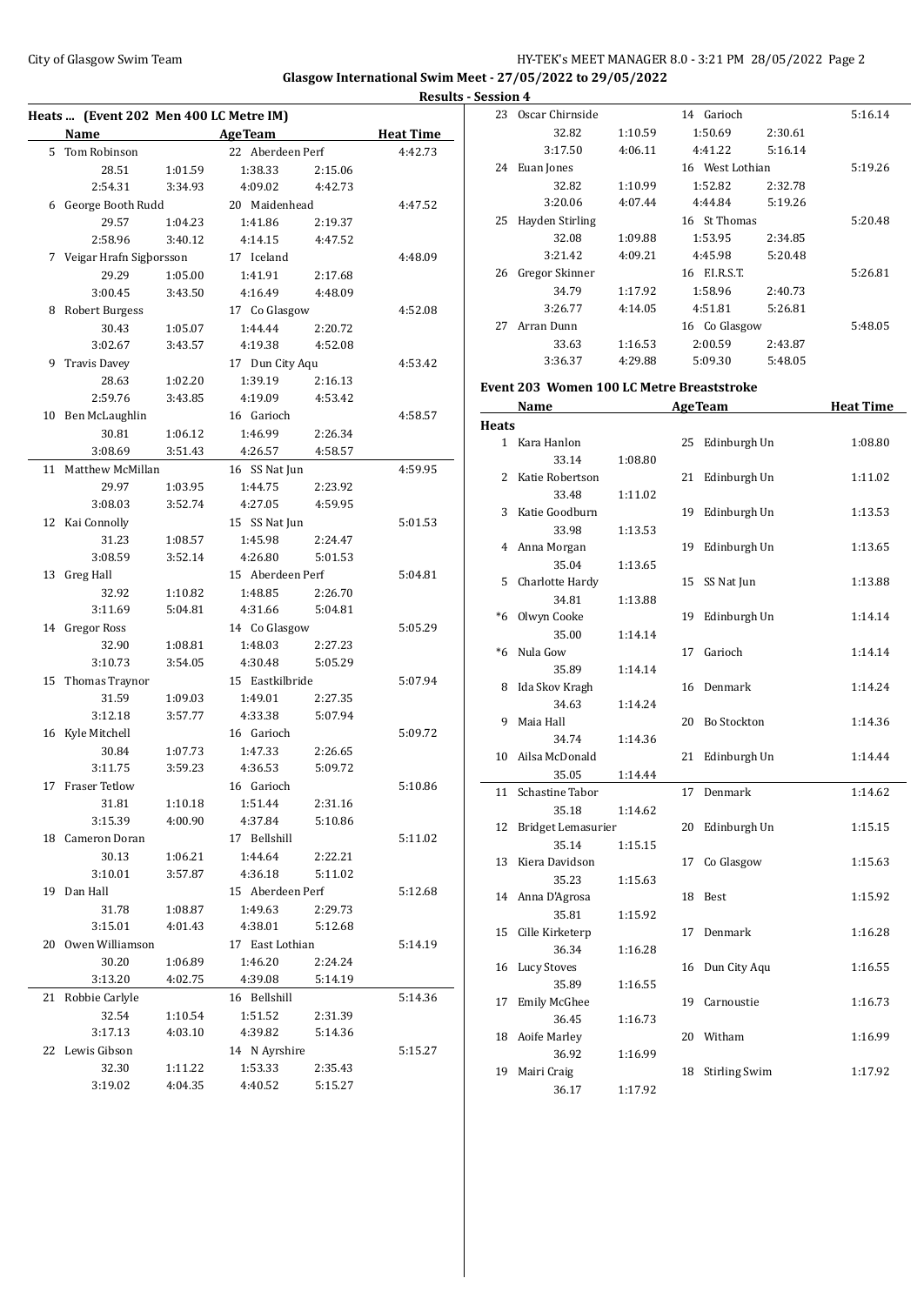# City of Glasgow Swim Team Team Feam Fermion States of the HY-TEK's MEET MANAGER 8.0 - 3:21 PM 28/05/2022 Page 3

**Glasgow International Swim Meet - 27/05/2022 to 29/05/2022**

|       |                       |         |    | Heats  (Event 203 Women 100 LC Metre Breaststroke) |                  |
|-------|-----------------------|---------|----|----------------------------------------------------|------------------|
|       | Name                  |         |    | <b>AgeTeam</b>                                     | <b>Heat Time</b> |
| 20    | Caitriona Stewart     |         |    | 17 West Dunbart                                    | 1:18.26          |
|       | 36.06                 | 1:18.26 |    |                                                    |                  |
| 21    | Amy Macleod           |         | 16 | Co Glasgow                                         | 1:18.28          |
|       | 36.90                 | 1:18.28 |    |                                                    |                  |
| 22    | Eilidh Robertson      |         | 15 | Sth Ayrshire                                       | 1:18.69          |
|       | 37.89                 | 1:18.69 |    |                                                    |                  |
| 23    | Mei Rogers            |         | 15 | Warrender                                          | 1:18.81          |
|       | 37.21                 | 1:18.81 |    |                                                    |                  |
| 24    | Rachel Saunders       |         | 17 | SS Nat Jun                                         | 1:19.53          |
|       | 37.48                 | 1:19.53 |    |                                                    |                  |
| 25    | Abigail Thomson       |         | 18 | Kingston                                           | 1:19.68          |
|       | 38.02                 | 1:19.68 |    |                                                    |                  |
| 26    | Rebecca Cole          |         | 15 | Hamilton                                           | 1:20.40          |
|       | 37.20                 | 1:20.40 |    |                                                    |                  |
| 27    | Eilidh Stewart        |         |    | 16 Warrender                                       | 1:20.45          |
|       | 37.66                 | 1:20.45 |    |                                                    |                  |
| 28    | Perrie Scobbie        |         | 15 | <b>Stirling Swim</b>                               | 1:20.46          |
|       | 37.45                 | 1:20.46 |    |                                                    |                  |
| 29    | Tegan Black           |         | 15 | East Lothian                                       | 1:20.53          |
|       | 39.45                 | 1:20.53 |    |                                                    |                  |
| 30    | Holly Lumsden         |         | 17 | Heart of Mid                                       | 1:20.61          |
|       | 37.65                 | 1:20.61 |    |                                                    |                  |
| 31    | Leah Bulloch          |         | 16 | Eastkilbride                                       | 1:20.63          |
|       | 37.17                 | 1:20.63 |    |                                                    |                  |
| 32    | Ella McGeorge         |         |    | 16 Cupar                                           | 1:20.78          |
|       | 37.37                 | 1:20.78 |    |                                                    |                  |
| 33    | Zahara Smith          |         | 15 | Warrender                                          | 1:20.81          |
|       | 38.16                 | 1:20.81 |    |                                                    |                  |
| 34    | Madeleine Paterson    |         | 14 | Co Glasgow                                         | 1:20.90          |
| 35    | 37.95<br>Sophie Hoole | 1:20.90 | 18 | Warrender                                          | 1:20.98          |
|       | 37.90                 | 1:20.98 |    |                                                    |                  |
| 36    | Lucy Nimmo            |         | 15 | Bellshill                                          | 1:21.25          |
|       | 37.53                 | 1:21.25 |    |                                                    |                  |
| *37   | Ellie Kennedy         |         | 14 | Co Glasgow                                         | 1:21.50          |
|       | 38.19                 | 1:21.50 |    |                                                    |                  |
| $*37$ | Ava Kirkham           |         |    | 16 F.I.R.S.T.                                      | 1:21.50          |
|       | 38.26                 | 1:21.50 |    |                                                    |                  |
|       | 39 Yasmin Ali         |         |    | 18 Warrender                                       | 1:21.61          |
|       | 38.65                 | 1:21.61 |    |                                                    |                  |
| 40    | Iona Wilson           |         | 18 | East Lothian                                       | 1:21.73          |
|       | 39.04                 | 1:21.73 |    |                                                    |                  |
| 41    | Megan Ruddy           |         | 19 | Hamilton                                           | 1:21.79          |
|       | 37.77                 | 1:21.79 |    |                                                    |                  |
| 42    | Eilidh Armstrong      |         | 16 | East Lothian                                       | 1:21.94          |
|       | 38.62                 | 1:21.94 |    |                                                    |                  |
| 43    | Cassie Wyper          |         | 15 | Co Glasgow                                         | 1:22.44          |
|       | 38.81                 | 1:22.44 |    |                                                    |                  |
| 44    | Amy Owenson           |         | 15 | Best                                               | 1:22.49          |
|       | 38.84                 | 1:22.49 |    |                                                    |                  |
| 45    | Milly Donnachie       |         | 17 | Eastkilbride                                       | 1:22.52          |
|       | 38.83                 | 1:22.52 |    |                                                    |                  |
| 46    | Erica Watt            |         | 16 | Heart of Mid                                       | 1:22.55          |
|       | 38.64                 | 1:22.55 |    |                                                    |                  |

|                    | <b>Results - Session 4</b> |                                  |         |    |                  |         |
|--------------------|----------------------------|----------------------------------|---------|----|------------------|---------|
|                    |                            | 47 Bronwen Payne                 |         |    | 15 Best          | 1:22.86 |
| <u>ime</u><br>3.26 |                            | 38.54<br>48 Lucia Bivar Segurado | 1:22.86 |    | 18 East Lothian  | 1:22.97 |
| 3.28               |                            | 38.51<br>49 Isabelle Kendall     | 1:22.97 |    | 16 Stirling Swim | 1:23.28 |
|                    |                            | 38.25                            | 1:23.28 |    |                  |         |
| 3.69               |                            | 50 Madison Gallacher<br>39.47    | 1:23.33 |    | 15 F.I.R.S.T.    | 1:23.33 |
| 3.81               |                            | 51 Amber Stevenson<br>38.31      | 1:23.59 | 17 | Sth Ayrshire     | 1:23.59 |
| 1.53               |                            | 52 Evi Mackie                    |         |    | 13 Lanark        | 1:23.65 |
| 1.68               |                            | 39.12<br>53 Lauren Anderson      | 1:23.65 |    | 15 Fauldhouse    | 1:23.70 |
| 0.40               |                            | 38.38<br>54 Zara Krawiec         | 1:23.70 |    | 13 East Lothian  | 1:23.79 |
|                    |                            | 39.13                            | 1:23.79 |    |                  |         |
| ).45               |                            | 55 Caelin Chan<br>38.85          | 1:24.15 |    | 14 N Ayrshire    | 1:24.15 |
| ).46               |                            | 56 Eilidh McNair<br>37.80        | 1:24.21 | 15 | Milngavie &B     | 1:24.21 |
|                    |                            | 57 Kiera Hart                    |         |    | 16 Scotia        | 1:24.39 |
| .53                |                            | 58 Allanah Wilson                |         |    | 14 Bellshill     | 1:24.44 |
| ).61               |                            | 38.30                            | 1:24.44 |    |                  |         |
|                    |                            | 59 Greta Simaska                 |         |    | 15 Warrender     | 1:24.54 |
| 0.63               |                            | 39.52                            | 1:24.54 |    |                  |         |
|                    |                            | 60 Alice Cumming                 |         |    | 14 Co Glasgow    | 1:24.55 |
| ).78               |                            | 39.65                            | 1:24.55 |    |                  |         |
|                    |                            | 61 Jessica Kirkwood              |         |    | 13 Aberdeen Perf | 1:24.84 |
| 181                |                            | 40.34                            | 1:24.84 |    |                  |         |
|                    |                            | 62 Katie Towers                  |         |    | 14 Lanark        | 1:24.85 |
| 0.90               |                            | 39.36<br>63 Katie Broadfoot      | 1:24.85 |    | 16 Sth Ayrshire  | 1:24.86 |
|                    |                            | 39.81                            | 1:24.86 |    |                  |         |
| ).98               |                            | 64 Isla Gilmurray                |         |    | 14 Dun City Aqu  | 1:24.99 |
| 1.25               |                            | 39.70                            | 1:24.99 |    |                  |         |
|                    |                            | 65 Eden Fraser                   |         |    | 15 Aberdeen Perf | 1:25.16 |
| .50                |                            | 39.63                            | 1:25.16 |    |                  |         |
|                    |                            | 66 Grace Harley                  |         |    | 16 East Lothian  | 1:25.19 |
| 1.50               |                            | 39.54                            | 1:25.19 |    |                  |         |
|                    |                            | 67 Zara Denson                   |         |    | 16 Monifieth     | 1:25.52 |
| .61                |                            | 40.58                            | 1:25.52 |    |                  |         |
|                    |                            | 68 Emma Silcock<br>40.64         |         |    | 14 F.I.R.S.T.    | 1:25.69 |
| .73                |                            | 69 Maci Carty                    | 1:25.69 |    | 14 Fauldhouse    | 1:26.00 |
|                    |                            | 41.93                            | 1:26.00 |    |                  |         |
| .79                |                            | 70 Katie Simpson                 |         |    | 20 Edinburgh Un  | 1:26.02 |
| .94                |                            | 39.62                            | 1:26.02 |    |                  |         |
|                    |                            | 71 Ellie Craik-Collins           |         |    | 15 Warrender     | 1:26.08 |
| 2.44               |                            | 39.02                            | 1:26.08 |    |                  |         |
|                    |                            | 72 Millie Barton                 |         |    | 14 Bellshill     | 1:26.23 |
| 2.49               |                            | 41.29                            | 1:26.23 |    |                  |         |
|                    |                            | *73 Ava McDermott                |         | 17 | Milngavie &B     | 1:26.27 |
| 2.52               |                            | 39.97                            | 1:26.27 |    |                  |         |
|                    |                            | *73 Katie Mulvey                 |         |    | 18 Cavan         | 1:26.27 |
| 2.55               |                            | 38.05<br>75 Carolyn Rae          | 1:26.27 |    | 18 Monifieth     | 1:26.33 |
|                    |                            | 40.75                            | 1:26.33 |    |                  |         |
|                    |                            |                                  |         |    |                  |         |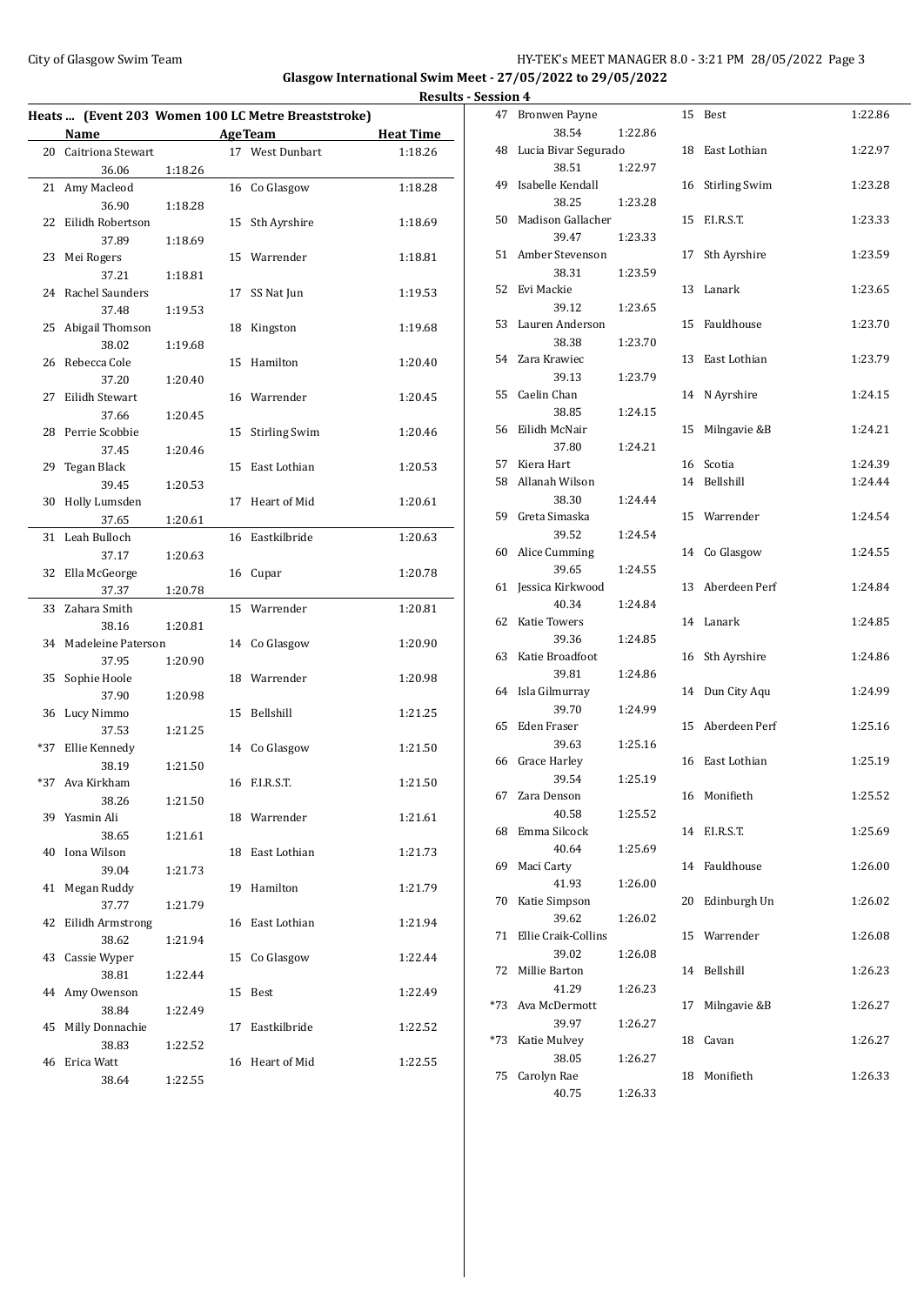# City of Glasgow Swim Team HY-TEK's MEET MANAGER 8.0 - 3:21 PM 28/05/2022 Page 4

**Glasgow International Swim Meet - 27/05/2022 to 29/05/2022**

|                           |         |                                                    |                  | <b>Results - Session 4</b> |     |
|---------------------------|---------|----------------------------------------------------|------------------|----------------------------|-----|
|                           |         | Heats  (Event 203 Women 100 LC Metre Breaststroke) |                  | 104 Em                     |     |
| Name                      |         | AgeTeam                                            | <b>Heat Time</b> |                            |     |
| 76 Helen Black            |         | 17 Cupar                                           | 1:26.42          | 105 Cai                    |     |
| 41.21                     | 1:26.42 |                                                    |                  |                            |     |
| *77 Daisy MacInnes        |         | 13 Co Glasgow                                      | 1:26.70          | --- Ion                    |     |
| 41.27                     | 1:26.70 |                                                    |                  | --- Rei                    |     |
| *77 Natalie Cooper        |         | 16 Warrender                                       | 1:26.70          |                            |     |
| 41.38                     | 1:26.70 |                                                    |                  | <b>Event 20</b>            |     |
| 79 Sarah Kay              |         | 17 South Aberd                                     | 1:26.73          |                            | Na  |
| 40.76                     | 1:26.73 |                                                    |                  | <b>Heats</b>               |     |
| 80 Hannah Edmiston        |         | 17 Co Glasgow                                      | 1:26.76          | 1 Abl                      |     |
| 41.31                     | 1:26.76 |                                                    |                  |                            |     |
| 81 Lucy McDonald          |         | 18 Inverleith                                      | 1:26.81          | 2 Lau                      |     |
| 40.11                     | 1:26.81 |                                                    |                  |                            |     |
| 82 Ellie Hardie           |         | 18 East Lothian                                    | 1:27.07          | <b>Event 20</b>            |     |
| 40.36                     | 1:27.07 |                                                    |                  |                            | Na  |
| 83 Grace Prain            |         | 15 Dun City Aqu                                    | 1:27.31          |                            |     |
| 40.96                     | 1:27.31 |                                                    |                  | <b>Heats</b>               |     |
| 84 Ava Ross               |         | 13 Co Glasgow                                      | 1:27.49          | 1 Arc                      |     |
| 41.74                     | 1:27.49 |                                                    |                  |                            |     |
| 85 Wiktoria Grabowska     |         | 15 West Dunbart                                    | 1:27.54          | 2 Cra                      |     |
| 40.09                     | 1:27.54 |                                                    |                  |                            |     |
| 86 Ayla Cochrane          |         | 16 Co Glasgow                                      | 1:27.78          | 3 Uis                      |     |
| 41.66                     | 1:27.78 |                                                    |                  |                            |     |
| 87 Zuzia Smith            |         | 15 F.I.R.S.T.                                      | 1:27.94          | 4 Cal                      |     |
| 41.13                     | 1:27.94 |                                                    |                  |                            |     |
|                           |         |                                                    |                  | 5 Elia                     |     |
| 88 Joanna Calder<br>42.18 | 1:27.95 | 14 Milngavie &B                                    | 1:27.95          |                            |     |
| 89 Ksenia Mann            |         |                                                    |                  | 6 Rol                      |     |
| 41.53                     | 1:28.11 | 12 Dun City Aqu                                    | 1:28.11          |                            |     |
| 90 Grace Hanak            |         | 14 East Lothian                                    | 1:28.12          | 7                          | Ein |
|                           |         |                                                    |                  |                            |     |
| 41.10                     | 1:28.12 |                                                    |                  | 8 Ma                       |     |
| 91 Lucy McLeod            |         | 15 F.I.R.S.T.                                      | 1:28.32          |                            |     |
| 41.07                     | 1:28.32 |                                                    |                  | 9 Ro:                      |     |
| 92 Morgan Higgins         |         | 14 Aberdeen Perf                                   | 1:28.45          |                            |     |
| 41.92                     | 1:28.45 |                                                    |                  | 10 Wi                      |     |
| 93 Keziah McCappin        |         | 14 F.I.R.S.T.                                      | 1:28.49          |                            |     |
| 41.53                     | 1:28.49 |                                                    |                  | 11 Rol                     |     |
| 94 Lizzie Whike           |         | 17 Heart of Mid                                    | 1:28.53          |                            |     |
| 41.86                     | 1:28.53 |                                                    |                  | 12 Da                      |     |
| 95 Ellen Denny            |         | 14 Garioch                                         | 1:28.59          |                            |     |
| 42.68                     | 1:28.59 |                                                    |                  | 13 Jon                     |     |
| 96 Victoria Weir          |         | 14 F.I.R.S.T.                                      | 1:28.66          |                            |     |
| 41.62                     | 1:28.66 |                                                    |                  | 14 You                     |     |
| 97 Rebecca Strachan       |         | 14 Larkhall                                        | 1:28.98          |                            |     |
| 41.91                     | 1:28.98 |                                                    |                  | 15 Ale                     |     |
| 98 Amalie McCusker        |         | 15 Co Glasgow                                      | 1:29.24          |                            |     |
| 41.91                     | 1:29.24 |                                                    |                  | 16 Hu                      |     |
| 99 Abigail Thomson        |         | 14 Dun City Aqu                                    | 1:29.78          |                            |     |
| 41.65                     | 1:29.78 |                                                    |                  | 17 Sno                     |     |
| 100 Erin Falconer         |         | 16 Bellshill                                       | 1:30.18          |                            |     |
| 42.02                     | 1:30.18 |                                                    |                  | 18 Jos                     |     |
| 101 Isla Garden           |         | 15 Garioch                                         | 1:30.59          |                            |     |
| 42.46                     | 1:30.59 |                                                    |                  | 19 Pie                     |     |
| 102 Payton Forbes         |         | 13 Buckie                                          | 1:30.78          |                            |     |
| 42.43                     | 1:30.78 |                                                    |                  |                            |     |
| 103 Keira Anderson        |         | 15 Fauldhouse                                      | 1:31.20          |                            |     |
| 41.76                     | 1:31.20 |                                                    |                  |                            |     |

| <u>session 4</u> |                                                                                                                                                                                                                               |         |    |                                                       |                  |
|------------------|-------------------------------------------------------------------------------------------------------------------------------------------------------------------------------------------------------------------------------|---------|----|-------------------------------------------------------|------------------|
|                  | 104 Emma Binnie<br>42.57                                                                                                                                                                                                      |         |    | 13 N Ayrshire                                         | 1:31.71          |
|                  | 105 Caitlyn Hamilton                                                                                                                                                                                                          | 1:31.71 |    | 18 Lanark                                             | 1:32.98          |
|                  | 42.80                                                                                                                                                                                                                         | 1:32.98 |    |                                                       |                  |
|                  | --- Iona Henderson                                                                                                                                                                                                            |         |    | 15 Rutherglen                                         | DQ               |
|                  | --- Remi Muirhead                                                                                                                                                                                                             |         | 17 | Scotia                                                | DQ               |
|                  |                                                                                                                                                                                                                               |         |    | Event 203 Women 100 LC Metre Breaststroke Multi-Class |                  |
|                  | Name                                                                                                                                                                                                                          |         |    | AgeTeam Heat Time                                     |                  |
| <b>Heats</b>     |                                                                                                                                                                                                                               |         |    |                                                       |                  |
|                  | 1 Abby Kane SB13                                                                                                                                                                                                              |         | 19 | Stirling Uni                                          | 1:29.26          |
|                  | 41.90                                                                                                                                                                                                                         | 1:29.26 |    |                                                       |                  |
|                  | 2 Laura Pilkington SB5                                                                                                                                                                                                        |         |    | 25 F.I.R.S.T.                                         | 2:11.56          |
|                  | 1:00.41                                                                                                                                                                                                                       | 2:11.56 |    |                                                       |                  |
|                  | Event 204 Men 100 LC Metre Breaststroke                                                                                                                                                                                       |         |    |                                                       |                  |
|                  | Name and the same state of the state of the state of the state of the state of the state of the state of the state of the state of the state of the state of the state of the state of the state of the state of the state of |         |    | <b>AgeTeam</b>                                        | <b>Heat Time</b> |
| <b>Heats</b>     |                                                                                                                                                                                                                               |         |    |                                                       |                  |
|                  | 1 Archie Goodburn                                                                                                                                                                                                             |         |    | 21 Edinburgh Un                                       | 1:02.71          |
|                  | 29.82<br>2 Craig Benson                                                                                                                                                                                                       | 1:02.71 |    | 28 Co Glasgow                                         | 1:03.98          |
|                  | 31.27                                                                                                                                                                                                                         | 1:03.98 |    |                                                       |                  |
|                  | 3 Uiseann Cooke                                                                                                                                                                                                               |         |    | 21 Edinburgh Un                                       | 1:04.10          |
|                  | 30.16                                                                                                                                                                                                                         | 1:04.10 |    |                                                       |                  |
|                  | 4 Callum Melville                                                                                                                                                                                                             |         |    | 16 SS Nat Jun                                         | 1:04.84          |
|                  | 31.17                                                                                                                                                                                                                         | 1:04.84 |    |                                                       |                  |
| 5                | Elias Elsgaard                                                                                                                                                                                                                |         |    | 18 Denmark                                            | 1:04.87          |
|                  | 31.08                                                                                                                                                                                                                         | 1:04.87 |    | Stirling Uni                                          |                  |
|                  | 6 Rory Dickson<br>31.07                                                                                                                                                                                                       | 1:05.11 | 20 |                                                       | 1:05.11          |
|                  | 7 Einar Margeir Agustsson                                                                                                                                                                                                     |         |    | 17 Iceland                                            | 1:05.22          |
|                  | 30.78                                                                                                                                                                                                                         | 1:05.22 |    |                                                       |                  |
|                  | 8 Mathias Christensen                                                                                                                                                                                                         |         |    | 18 Denmark                                            | 1:05.24          |
|                  | 31.12                                                                                                                                                                                                                         | 1:05.24 |    |                                                       |                  |
|                  | 9 Ross Young                                                                                                                                                                                                                  |         |    | 23 Edinburgh Un                                       | 1:05.33          |
|                  | 30.16                                                                                                                                                                                                                         | 1:05.33 |    |                                                       |                  |
|                  | 10 William Ellington<br>30.62                                                                                                                                                                                                 | 1:05.44 | 19 | Stirling Uni                                          | 1:05.44          |
| 11               | Robert Pederson                                                                                                                                                                                                               |         | 17 | Denmark                                               | 1:05.52          |
|                  | 30.62                                                                                                                                                                                                                         | 1:05.52 |    |                                                       |                  |
| 12               | Dadi Bjornsson                                                                                                                                                                                                                |         |    | 18 Iceland                                            | 1:05.71          |
|                  | 30.03                                                                                                                                                                                                                         | 1:05.71 |    |                                                       |                  |
| 13               | Jonas Gaur                                                                                                                                                                                                                    |         | 17 | Denmark                                               | 1:05.78          |
|                  | 30.83                                                                                                                                                                                                                         | 1:05.78 |    |                                                       |                  |
| 14               | <b>Youssef Betout</b>                                                                                                                                                                                                         |         | 22 | Co Glasgow                                            | 1:06.03          |
| 15               | 31.32<br>Alex Meijer                                                                                                                                                                                                          | 1:06.03 | 20 | Stirling Uni                                          | 1:06.13          |
|                  | 31.23                                                                                                                                                                                                                         | 1:06.13 |    |                                                       |                  |
| 16               | Hugh Takemoto                                                                                                                                                                                                                 |         | 23 | Edinburgh Un                                          | 1:06.15          |
|                  | 30.99                                                                                                                                                                                                                         | 1:06.15 |    |                                                       |                  |
| 17               | Snorri Dagur Einarsson                                                                                                                                                                                                        |         | 17 | Iceland                                               | 1:06.66          |
|                  | 31.26                                                                                                                                                                                                                         | 1:06.66 |    |                                                       |                  |
| 18               | Joshua Mitchell                                                                                                                                                                                                               |         | 20 | Edinburgh Un                                          | 1:06.77          |
| 19               | 31.60<br>Pierce Greening                                                                                                                                                                                                      | 1:06.77 | 19 | Stirling Uni                                          | 1:07.04          |
|                  | 31.76                                                                                                                                                                                                                         | 1:07.04 |    |                                                       |                  |
|                  |                                                                                                                                                                                                                               |         |    |                                                       |                  |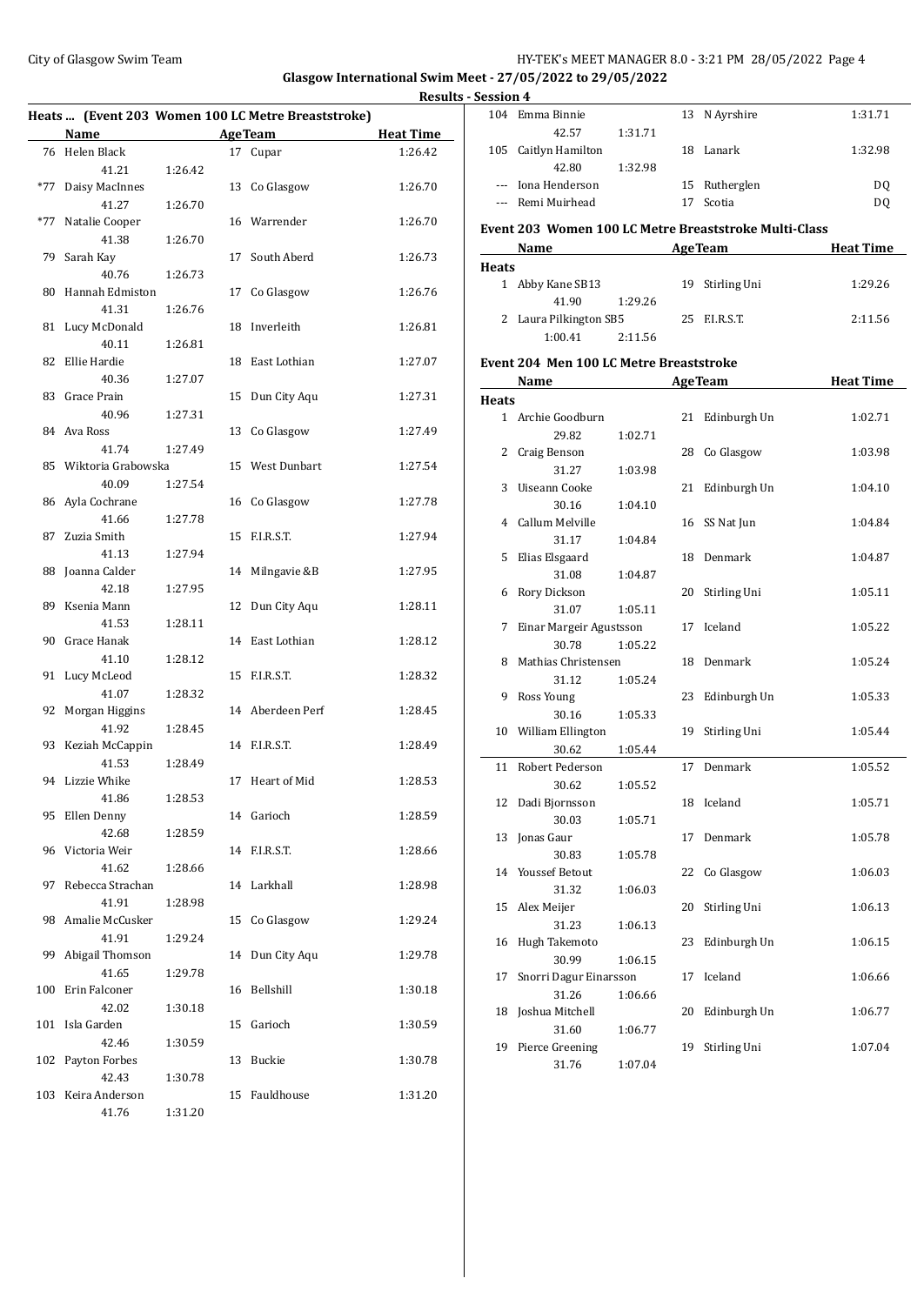# City of Glasgow Swim Team Team Feam Fermion States of the HY-TEK's MEET MANAGER 8.0 - 3:21 PM 28/05/2022 Page 5

**Glasgow International Swim Meet - 27/05/2022 to 29/05/2022**

|                           |         |                                                  | Results - Session 4 |          |
|---------------------------|---------|--------------------------------------------------|---------------------|----------|
|                           |         | Heats  (Event 204 Men 100 LC Metre Breaststroke) |                     | 47 Etha  |
| Name                      |         | <b>AgeTeam</b>                                   | <b>Heat Time</b>    |          |
| 20 Aron Þor Jonsson       |         | 20 Iceland                                       | 1:07.16             | 48 Max   |
| 31.44                     | 1:07.16 |                                                  |                     |          |
| 21 Don Bisset             |         | 21 Stirling Uni                                  | 1:07.17             | 49 Loga  |
| 31.53                     | 1:07.17 |                                                  |                     |          |
| 22 Angus Allison          |         | 19 Stirling Uni                                  | 1:07.29             | 50 Adaı  |
| 32.95                     | 1:07.29 |                                                  |                     |          |
| 23 Liam Davis             |         | 22 Edinburgh Un                                  | 1:07.30             | 51 Lew   |
| 31.41                     | 1:07.30 |                                                  |                     |          |
| 24 Tony Joe Trett Oliver  |         | 23 Stirling Uni                                  | 1:07.58             | 52 Owe   |
| 32.30                     | 1:07.58 |                                                  |                     |          |
| 25 Gregor Swinney         |         | 25 Co Glasgow                                    | 1:07.74             | 53 Lew   |
| 31.34                     | 1:07.74 |                                                  |                     |          |
| 26 Andrew Arthur          |         | 20 Stirling Uni                                  | 1:07.77             | 54 Euar  |
| 32.12                     | 1:07.77 |                                                  |                     |          |
| 27 Emil Morawski          |         | 18 Warrender                                     | 1:07.79             | 55 Fras  |
| 32.24                     | 1:07.79 |                                                  |                     |          |
| 28 Harper Whitehead       |         | 21 Stirling Uni                                  | 1:07.96             | 56 Finla |
| 31.64                     | 1:07.96 |                                                  |                     |          |
| 29 Conor Massey           |         | 20 Aberdeen Perf                                 | 1:07.97             | 57 Core  |
| 31.65                     | 1:07.97 |                                                  |                     |          |
| 30 Greg Fairbairn         |         | 20 Stirling Uni                                  | 1:08.27             | 58 Jack  |
| 32.04                     | 1:08.27 |                                                  |                     |          |
| 31 Charlie Trotman        |         | 20 Edinburgh Un                                  | 1:08.64             | 59 Guy   |
| 32.25                     | 1:08.64 |                                                  |                     |          |
| 32 Marijus Kringelis      |         | 19 Edinburgh Un                                  | 1:08.71             | 60 Adaı  |
| 31.48                     | 1:08.71 |                                                  |                     |          |
| 33 Kari Snaer Halldorsson |         | 18 Iceland                                       | 1:09.18             | 61 Ben   |
| 31.69                     | 1:09.18 |                                                  |                     |          |
| 34 Evan Bailey            |         | 17 Ireland                                       | 1:09.92             | *62 Dyla |
| 32.54                     | 1:09.92 |                                                  |                     |          |
| 35 Robson Miles           |         | 17 Co Glasgow                                    | 1:09.98             | *62 Marl |
| 32.60                     | 1:09.98 |                                                  |                     |          |
| 36 Jamie Ferguson         |         | 19 Aberdeen Perf                                 | 1:10.11             | 64 Kyle  |
| 33.12                     | 1:10.11 |                                                  |                     |          |
| 37 Murray Pritchard       |         | 18 Perth City                                    | 1:10.53             | 65 Finla |
| 32.17                     | 1:10.53 |                                                  |                     |          |
| 38 Sam Harrison           |         | 18 Perth City                                    | 1:10.81             | 66 Jake  |
| 33.50                     | 1:10.81 |                                                  |                     |          |
| 39 David Blair            |         | 19 Co Glasgow                                    | 1:10.90             | *67 Fras |
| 32.85                     | 1:10.90 |                                                  |                     |          |
| 40 Luke Hornsey           |         | 16 SS Nat Jun                                    | 1:10.94             | *67 Finn |
| 33.83                     | 1:10.94 |                                                  |                     | 69 Mich  |
| *41 Stefan Krawiec        |         | 16 SS Nat Jun                                    | 1:10.99             |          |
| 33.46                     | 1:10.99 |                                                  |                     | 70 Ciara |
| *41 Conner Morrison       |         | 25 Aberdeen Perf                                 | 1:10.99             |          |
| 33.16                     | 1:10.99 |                                                  |                     | 71 Euar  |
| 43 Connor Mitchell        |         | 15 Warrender                                     | 1:11.13             |          |
| 32.98                     | 1:11.13 |                                                  |                     | 72 Sam   |
| 44 Finn Bremner           |         | 18 Warrender                                     | 1:11.21             |          |
| 33.42                     | 1:11.21 |                                                  |                     | 73 Maro  |
| 45 Rojus Kringelis        |         | 15 Bellshill                                     | 1:11.23             |          |
| 33.40                     | 1:11.23 |                                                  |                     | 74 Lew   |
| 46 Jake Holmes            |         | 16 Co Glasgow                                    | 1:11.29             |          |
| 32.64                     | 1:11.29 |                                                  |                     |          |

| <u>ssion 4</u> |                             |         |    |                      |         |
|----------------|-----------------------------|---------|----|----------------------|---------|
| 47             | Ethan Horn                  |         | 20 | Co Glasgow           | 1:11.91 |
|                | 33.02                       | 1:11.91 |    |                      |         |
| 48             | Max Pelosi                  |         | 16 | Co Glasgow           | 1:12.00 |
| 49             | 33.71<br>Logan Vandermeulen | 1:12.00 | 15 | <b>Stirling Swim</b> | 1:12.45 |
|                | 34.73                       | 1:12.45 |    |                      |         |
| 50             | Adam Scott                  |         | 16 | Co Glasgow           | 1:12.60 |
|                | 34.01                       | 1:12.60 |    |                      |         |
| 51             | Lewis Gray                  |         |    | 16 Inverclyde        | 1:12.91 |
|                | 34.69                       | 1:12.91 |    |                      |         |
| 52             | Owen Carroll                |         | 17 | Perth City           | 1:13.17 |
|                | 33.88                       | 1:13.17 |    |                      |         |
| 53             | Lewis Brander               |         | 15 | Monifieth            | 1:13.20 |
| 54             | 34.50<br>Euan Weir          | 1:13.20 | 14 | Dun City Aqu         | 1:14.45 |
|                | 35.33                       | 1:14.45 |    |                      |         |
| 55             | Fraser MacIntosh            |         | 16 | Eastkilbride         | 1:14.90 |
|                | 34.72                       | 1:14.90 |    |                      |         |
| 56             | <b>Finlay Saunders</b>      |         | 21 | Edinburgh Un         | 1:14.98 |
|                | 34.74                       | 1:14.98 |    |                      |         |
| 57             | <b>Corey Philip</b>         |         | 14 | Dun City Aqu         | 1:14.99 |
|                | 36.16                       | 1:14.99 |    |                      |         |
| 58             | Jack Mitchell               |         | 16 | Aberdeen Perf        | 1:15.49 |
| 59             | 35.34<br>Guy Pelosi         | 1:15.49 | 16 | Co Glasgow           | 1:15.52 |
|                | 34.46                       | 1:15.52 |    |                      |         |
| 60             | Adam Hill                   |         | 15 | <b>Stirling Swim</b> | 1:15.62 |
|                | 35.88                       | 1:15.62 |    |                      |         |
| 61             | Ben McLaughlin              |         |    | 16 Garioch           | 1:15.78 |
|                | 35.96                       | 1:15.78 |    |                      |         |
| *62            | Dylan McCombie              |         | 15 | South Aberd          | 1:15.97 |
|                | 35.09                       | 1:15.97 |    |                      |         |
| *62            | Mark Watchorn<br>36.04      |         | 15 | Scotia               | 1:15.97 |
| 64             | Kyle Wong                   | 1:15.97 | 16 | Co Glasgow           | 1:16.08 |
|                | 36.42                       | 1:16.08 |    |                      |         |
| 65             | <b>Finlay Tsang</b>         |         | 15 | Co Glasgow           | 1:16.28 |
|                | 35.86                       | 1:16.28 |    |                      |         |
| 66             | Jake Percy                  |         | 18 | Hamilton             | 1:16.46 |
|                | 35.57                       | 1:16.46 |    |                      |         |
| *67            | <b>Fraser Tetlow</b>        |         |    | 16 Garioch           | 1:16.52 |
| *67            | 36.04<br>Finn Bannerman     | 1:16.52 |    |                      |         |
|                | 35.28                       | 1:16.52 | 15 | Perth City           | 1:16.52 |
| 69             | Michael Skakle              |         |    | 16 Inverleith        | 1:16.77 |
|                | 36.64                       | 1:16.77 |    |                      |         |
| 70             | Ciaran Hayes                |         | 17 | Aberdeen             | 1:16.81 |
|                | 35.62                       | 1:16.81 |    |                      |         |
| 71             | Euan Gray                   |         | 16 | Cupar                | 1:16.87 |
|                | 35.17                       | 1:16.87 |    |                      |         |
| 72             | Sam Ross                    |         |    | 15 Warrender         | 1:17.04 |
| 73             | 36.35<br>Marcus Blake       | 1:17.04 | 15 | Co Glasgow           | 1:17.08 |
|                | 36.31                       | 1:17.08 |    |                      |         |
| 74             | Lewis Graham                |         | 19 | Airdrie              | 1:17.18 |
|                | 35.30                       | 1:17.18 |    |                      |         |
| 75             | Andrew Venter               |         | 18 | Perth City           | 1:17.31 |
|                | 35.12                       | 1:17.31 |    |                      |         |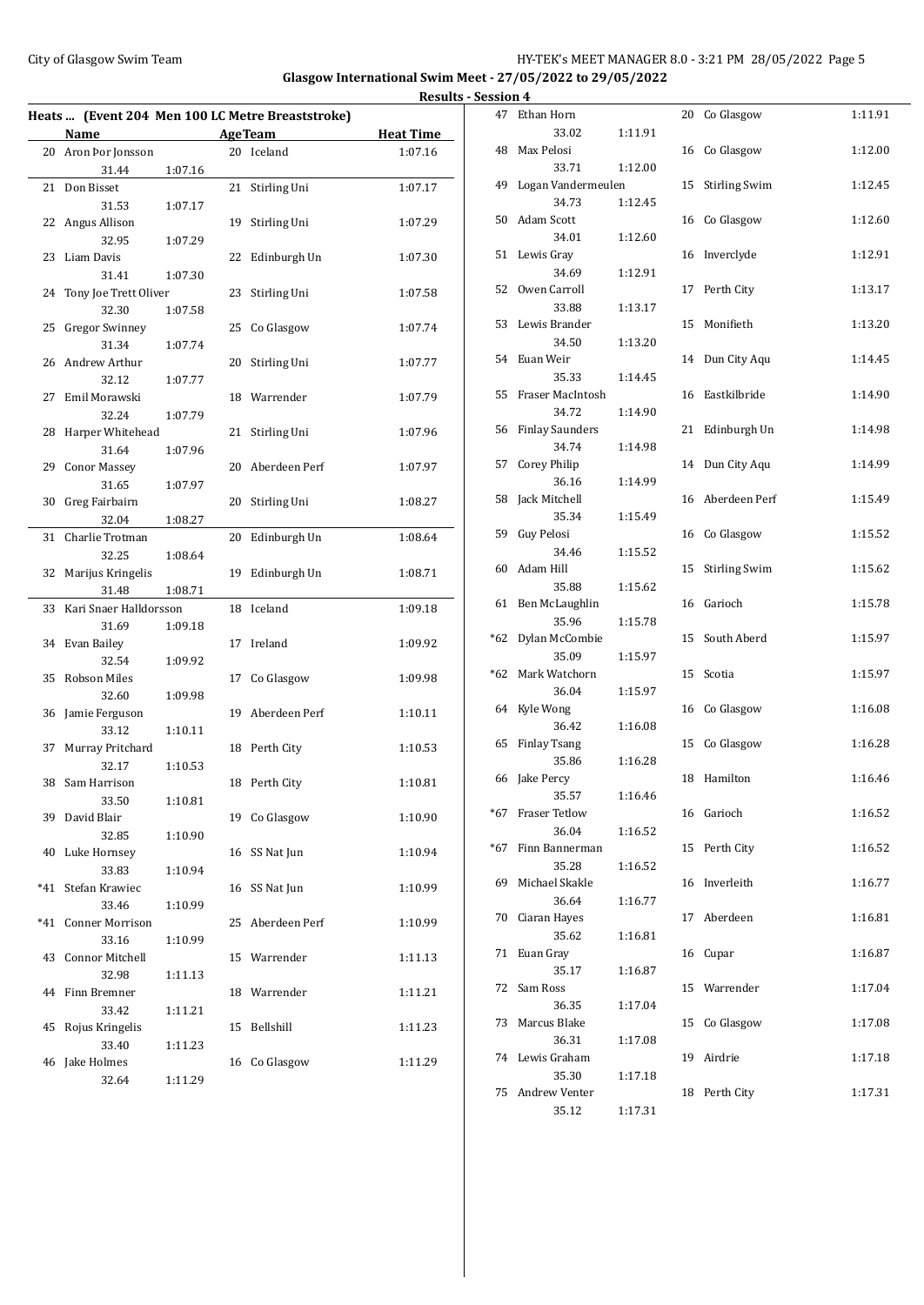# City of Glasgow Swim Team Team Team Fermion City of Glasgow Swim Team Fermion City of Glasgow Swim Team Fermion City of Glasgow Swim Team Fermion City of Glasgow Swim Team Fermion City of Glasgow Swim Team Fermion City of **Glasgow International Swim Meet - 27/05/2022 to 29/05/2022 Results - Session 4**

 $\overline{\phantom{0}}$ 

 $\frac{1}{2}$ 

 $\overline{\phantom{0}}$ 

|                                               |                                                                                                                                                                                                                                     |         |         | Heats  (Event 204 Men 100 LC Metre Breaststroke)    |                  |  |
|-----------------------------------------------|-------------------------------------------------------------------------------------------------------------------------------------------------------------------------------------------------------------------------------------|---------|---------|-----------------------------------------------------|------------------|--|
|                                               | Name                                                                                                                                                                                                                                |         | AgeTeam |                                                     | <b>Heat Time</b> |  |
|                                               | 76 Jake MacKenzie                                                                                                                                                                                                                   |         |         | 17 Aberdeen Perf                                    | 1:17.79          |  |
|                                               | 35.87                                                                                                                                                                                                                               | 1:17.79 |         |                                                     |                  |  |
| 77                                            | Lochlan Small                                                                                                                                                                                                                       |         | 13      | <b>Stirling Swim</b>                                | 1:18.00          |  |
|                                               | 36.32                                                                                                                                                                                                                               | 1:18.00 |         |                                                     |                  |  |
| 78                                            | Benji Jones                                                                                                                                                                                                                         |         | 17      | Lanark                                              | 1:18.20          |  |
|                                               | 36.45                                                                                                                                                                                                                               | 1:18.20 |         |                                                     |                  |  |
| 79                                            | Finn Longmore                                                                                                                                                                                                                       |         |         | 19 Cavan                                            | 1:18.25          |  |
|                                               | 35.82                                                                                                                                                                                                                               | 1:18.25 |         |                                                     |                  |  |
| 80                                            | <b>Bradley Jack</b>                                                                                                                                                                                                                 |         | 16      | F.I.R.S.T.                                          | 1:18.29          |  |
|                                               | 37.11                                                                                                                                                                                                                               | 1:18.29 |         |                                                     |                  |  |
| 81                                            | David Landman                                                                                                                                                                                                                       |         | 15      | Co Glasgow                                          | 1:18.88          |  |
|                                               | 37.68                                                                                                                                                                                                                               | 1:18.88 |         |                                                     |                  |  |
| 82                                            | Aidan McCavish                                                                                                                                                                                                                      |         | 14      | F.I.R.S.T.                                          | 1:18.96          |  |
|                                               | 37.07                                                                                                                                                                                                                               | 1:18.96 |         |                                                     |                  |  |
| 83                                            | Robbie Carlyle                                                                                                                                                                                                                      |         | 16      | Bellshill                                           | 1:19.61          |  |
|                                               | 36.89                                                                                                                                                                                                                               | 1:19.61 |         |                                                     |                  |  |
|                                               | 84 Aidan Nixon                                                                                                                                                                                                                      |         | 15      | Bellshill                                           | 1:19.93          |  |
|                                               | 37.41                                                                                                                                                                                                                               | 1:19.93 |         |                                                     |                  |  |
| 85                                            | Lewis Moir                                                                                                                                                                                                                          |         | 16      | Eastkilbride                                        | 1:20.21          |  |
|                                               | 34.94                                                                                                                                                                                                                               | 1:20.21 |         |                                                     |                  |  |
|                                               | 86 Alex Cumming                                                                                                                                                                                                                     |         | 15      | Bellshill                                           | 1:20.70          |  |
|                                               | 37.39                                                                                                                                                                                                                               | 1:20.70 |         |                                                     |                  |  |
| 87                                            | Fraser Vandermeulen<br>37.33                                                                                                                                                                                                        |         | 13      | <b>Stirling Swim</b>                                | 1:21.15          |  |
| 88                                            | <b>Finlay Bennett</b>                                                                                                                                                                                                               | 1:21.15 | 13      | Rutherglen                                          | 1:21.76          |  |
|                                               | 38.62                                                                                                                                                                                                                               | 1:21.76 |         |                                                     |                  |  |
| 89                                            | Kyle Mitchell                                                                                                                                                                                                                       |         | 16      | Garioch                                             | 1:21.99          |  |
|                                               | 38.22                                                                                                                                                                                                                               | 1:21.99 |         |                                                     |                  |  |
| 90                                            | Aran Machin                                                                                                                                                                                                                         |         | 12      | Co Glasgow                                          | 1:22.08          |  |
|                                               | 40.08                                                                                                                                                                                                                               | 1:22.08 |         |                                                     |                  |  |
| 91                                            | Gregor Skinner                                                                                                                                                                                                                      |         | 16      | F.I.R.S.T.                                          | 1:22.52          |  |
|                                               | 39.90                                                                                                                                                                                                                               | 1:22.52 |         |                                                     |                  |  |
| 92                                            | Kyle Connolly                                                                                                                                                                                                                       |         | 13      | Co Glasgow                                          | 1:24.05          |  |
|                                               | 39.56                                                                                                                                                                                                                               | 1:24.05 |         |                                                     |                  |  |
| 93                                            | Cole Morrison                                                                                                                                                                                                                       |         | 16      | <b>Stirling Swim</b>                                | 1:24.14          |  |
|                                               | 39.29                                                                                                                                                                                                                               | 1:24.14 |         |                                                     |                  |  |
|                                               | 94 Ross Hutchinson                                                                                                                                                                                                                  |         |         | 14 Monifieth                                        | 1:24.53          |  |
|                                               | 39.35                                                                                                                                                                                                                               | 1:24.53 |         |                                                     |                  |  |
|                                               | --- Micah van Blerk                                                                                                                                                                                                                 |         |         | 17 Warrender                                        | DQ               |  |
|                                               |                                                                                                                                                                                                                                     |         |         | Event 204 Men 100 LC Metre Breaststroke Multi-Class |                  |  |
|                                               |                                                                                                                                                                                                                                     |         |         | Name AgeTeam Heat Time                              |                  |  |
| <b>Heats</b>                                  |                                                                                                                                                                                                                                     |         |         |                                                     |                  |  |
|                                               | 1 Jack Milne SB14                                                                                                                                                                                                                   |         |         | 21 Dun City Aqu                                     | 1:12.01          |  |
|                                               | 33.34                                                                                                                                                                                                                               | 1:12.01 |         |                                                     |                  |  |
|                                               | 2 Gavin Roberts SB14                                                                                                                                                                                                                |         |         | 23 Co Glasgow                                       | 1:13.75          |  |
|                                               | 32.83                                                                                                                                                                                                                               | 1:13.75 |         |                                                     |                  |  |
| <b>Event 205 Women 200 LC Metre Butterfly</b> |                                                                                                                                                                                                                                     |         |         |                                                     |                  |  |
|                                               | Name <u>and</u> the same of the same of the same of the same of the same of the same of the same of the same of the same of the same of the same of the same of the same of the same of the same of the same of the same of the sam |         |         | <b>AgeTeam</b>                                      | <b>Heat Time</b> |  |
| <b>Heats</b>                                  |                                                                                                                                                                                                                                     |         |         |                                                     |                  |  |
|                                               | 1 Keanna MacInnes                                                                                                                                                                                                                   |         |         | 21 Stirling Uni                                     | 2:12.22          |  |
|                                               | 30.02                                                                                                                                                                                                                               | 1:03.28 |         | 1:37.76<br>2:12.22                                  |                  |  |
|                                               | 2 Yvonne Brown                                                                                                                                                                                                                      |         |         | 20 Aberdeen Perf                                    | 2:14.15          |  |
|                                               | 30.39                                                                                                                                                                                                                               | 1:04.57 |         | 1:39.48 2:14.15                                     |                  |  |

| SSIOII 4 |                      |         |                    |          |
|----------|----------------------|---------|--------------------|----------|
| 3        | Ciara Schlosshan     |         | 21 Edinburgh Un    | 2:16.08  |
|          | 30.54                | 1:05.43 | 1:40.48<br>2:16.08 |          |
| 4        | Yasmin Perry         |         | 21 Aberdeen Perf   | 2:17.77  |
|          | 30.36                | 1:05.60 | 1:41.49<br>2:17.77 |          |
| 5        | Jennifer King        |         | 24 Stirling Uni    | 2:18.19  |
|          | 31.43                | 1:06.65 | 1:41.62<br>2:18.19 |          |
| 6        | Amanda Madsen        |         | 17 Denmark         | 2:20.41  |
|          | 31.41                | 1:08.18 | 1:44.32<br>2:20.41 |          |
| 7        | Katherine Bailey     |         | 18 SS Nat Jun      | 2:21.90  |
|          | 31.52                | 1:06.96 | 1:43.84<br>2:21.90 |          |
| 8        | Cecile Helmark       |         | 17 Denmark         | 2:22.49  |
|          | 31.12                | 1:06.44 | 1:44.07<br>2:22.49 |          |
|          | Coco Croxford        |         |                    |          |
| 9        |                      |         | 14 SS Nat Jun      | 2:27.65  |
|          | 31.66                | 1:08.88 | 1:48.43<br>2:27.65 |          |
| 10       | Stella McCardie      |         | 16 Co Glasgow      | 2:28.29  |
|          | 32.53                | 1:10.23 | 1:49.42<br>2:28.29 |          |
| 11       | Orla MacInnes        |         | 15 Heart of Mid    | 2:30.42  |
|          | 33.10                | 1:11.31 | 1:49.99<br>2:30.42 |          |
| 12       | Nula Gow             |         | 17 Garioch         | 2:32.65  |
|          | 34.47                | 1:12.38 | 1:53.10<br>2:32.65 |          |
| 13       | Hannah Willis        |         | 17 SS Nat Jun      | 2:33.29  |
|          | 33.08                | 1:12.17 | 1:52.24<br>2:33.29 |          |
| 14       | Jori Horn            |         | 17 Co Glasgow      | 2:34.96  |
|          | 33.44                | 1:12.70 | 1:54.34<br>2:34.96 |          |
| 15       | Lucy D'Agrosa        |         | 16 Best            | 2:36.28  |
|          | 32.43                | 1:11.21 | 1:52.38<br>2:36.28 |          |
|          | 16 Kate Cassidy      |         | 18 Aberdeen Perf   | 2:36.61  |
|          |                      |         |                    |          |
|          | 33.56                | 1:13.47 | 1:54.80<br>2:36.61 |          |
| 17       | <b>Madison Coull</b> |         | 14 Buckie          | 2:37.18  |
|          | 32.10                | 1:10.48 | 1:52.96<br>2:37.18 |          |
| 18       | Eva Gordon           |         | 15 Stirling Swim   | 2:37.91  |
|          | 34.93                | 1:16.89 | 1:58.32<br>2:37.91 |          |
| 19       | Lexine McCappin      |         | 16 F.I.R.S.T.      | 2:37.93  |
|          | 34.56                | 1:14.52 | 1:56.60<br>2:37.93 |          |
| 20       | Layla Wedderspoon    |         | 14 Heart of Mid    | 2:37.96  |
|          | 34.44                | 1:16.21 | 1:58.72<br>2:37.96 |          |
| 21       | Alice Cumming        |         | 14 Co Glasgow      | 2:38.08  |
|          | 33.98                | 1:13.82 | 1:56.16<br>2:38.08 |          |
| 22       | Helen Stoddart       |         | 15 East Lothian    | 2:39.44  |
|          | 32.41                | 1:13.65 | 1:56.04<br>2:39.44 |          |
| 23       | Melana Louw          |         | 17 South Aberd     | 2:39.68  |
|          | 33.91                | 1:14.41 | 1:57.70<br>2:39.68 |          |
| 24       | Georgia Reid         |         | 16 Co Glasgow      | ]2:39.68 |
|          | 34.35                |         | 1:56.95            |          |
|          |                      | 1:13.84 | 2:39.68            |          |
| 25       | Kristin Mackay       |         | 14 Warrender       | 2:39.96  |
|          | 34.16                | 1:14.22 | 1:56.14<br>2:39.96 |          |
| 26       | Evi Mackie           |         | 13 Lanark          | 2:40.90  |
|          | 34.08                | 1:14.64 | 1:58.24<br>2:40.90 |          |
| 27       | Ellen Denny          |         | 14 Garioch         | 2:41.96  |
|          | 33.32                | 1:12.64 | 1:55.08<br>2:41.96 |          |
| 28       | Lauren Anderson      |         | 15 Fauldhouse      | 2:43.25  |
|          | 34.48                | 1:14.60 | 2:00.20<br>2:43.25 |          |
| 29       | Emily Riach          |         | 20 Aberdeen Perf   | 2:44.13  |
|          | 33.97                | 1:15.08 | 1:59.00<br>2:44.13 |          |
| 30       |                      |         | 14 Fauldhouse      | 2:46.56  |
|          |                      |         |                    |          |
|          | Maci Carty<br>35.35  | 1:17.74 | 2:02.93<br>2:46.56 |          |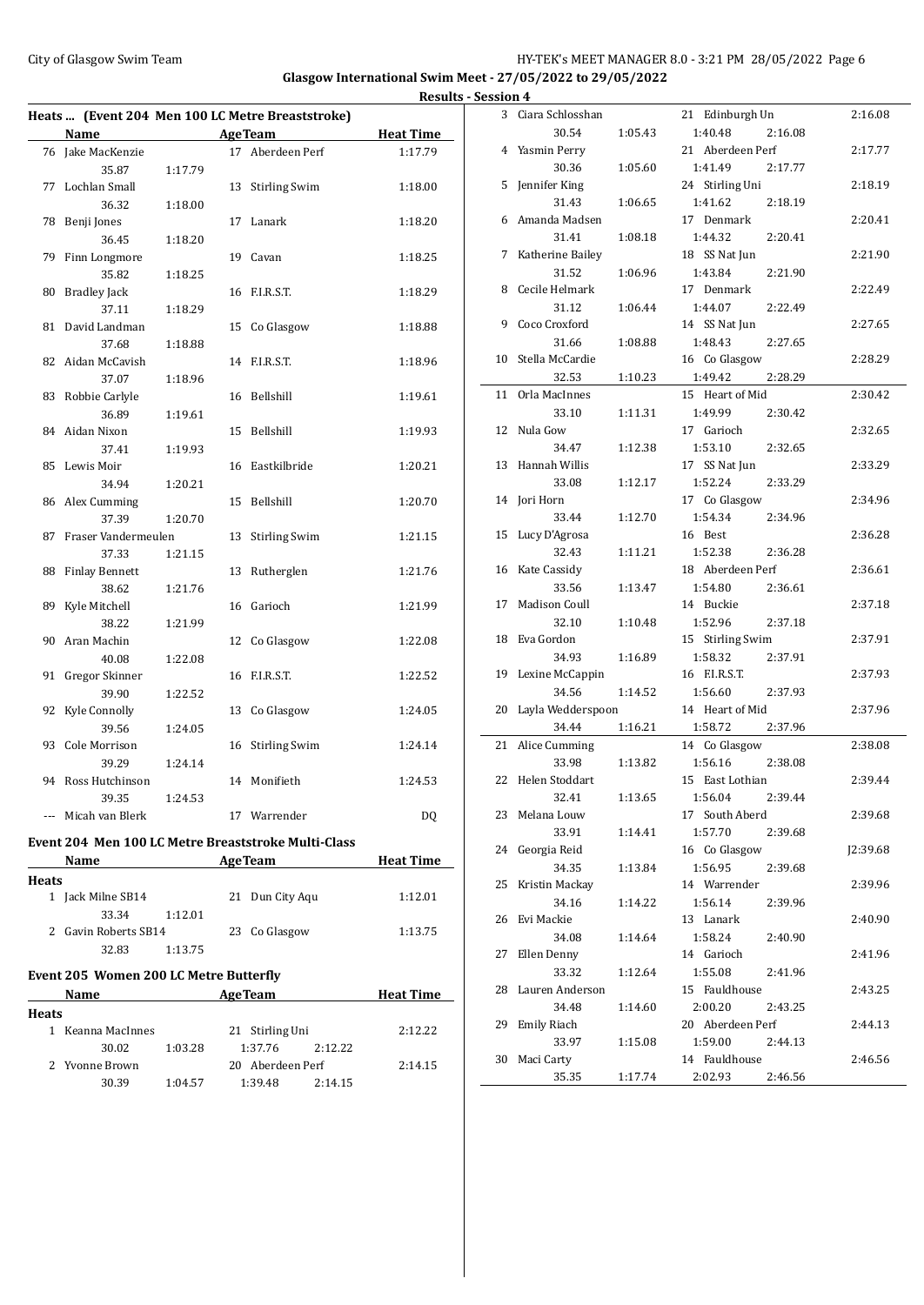# City of Glasgow Swim Team HY-TEK's MEET MANAGER 8.0 - 3:21 PM 28/05/2022 Page 7 **Glasgow International Swim Meet - 27/05/2022 to 29/05/2022 Results - Session 4**

|    |                      |         | Heats  (Event 205 Women 200 LC Metre Butterfly) |                  |
|----|----------------------|---------|-------------------------------------------------|------------------|
|    | Name                 |         | <b>Example 2</b> AgeTeam                        | <b>Heat Time</b> |
|    | 31 Madison Gallacher |         | 15 F.I.R.S.T.                                   | 2:49.26          |
|    | 36.25                | 1:17.91 | 2:03.63<br>2:49.26                              |                  |
|    | 32 Abbie Barnstaple  |         | 15 Lanark                                       | 2:49.61          |
|    | 33.75                | 1:15.56 | 2:01.02<br>2:49.61                              |                  |
|    | 33 Keira Greig       |         | 14 Fauldhouse                                   | 2:50.66          |
|    | 35.62                | 1:17.30 | 2:01.25<br>2:50.66                              |                  |
|    | 34 Alexandra Miller  |         | 15 Fauldhouse                                   | 2:50.89          |
|    | 36.10                | 1:18.89 | 2:05.25<br>2:50.89                              |                  |
| 35 | Erica Watt           |         | 16 Heart of Mid                                 | 2:51.57          |
|    | 36.70                | 1:20.53 | 2:07.36<br>2:51.57                              |                  |
|    | 36 Lucy Morgan       |         | 14 Aberdeen Perf                                | 2:51.97          |
|    | 36.73                | 1:20.51 | 2:07.15<br>2:51.97                              |                  |
| 37 | Thea Glen            |         | 15 Co Glasgow                                   | 2:56.74          |
|    | 37.02                | 1:22.12 | 2:08.77<br>2:56.74                              |                  |
| 38 | Ellie Tetlow         |         | 14 Garioch                                      | 2:57.32          |
|    | 39.25                | 1:24.08 | 2:12.08<br>2:57.32                              |                  |
|    | 39 Isla Garden       |         | 15 Garioch                                      | 2:58.82          |
|    | 36.61                | 1:21.59 | 2:09.00<br>2:58.82                              |                  |
|    | 40 Caelin Chan       |         | 14 N Ayrshire                                   | 3:02.21          |
|    | 36.92                | 1:20.32 | 2:08.66<br>3:02.21                              |                  |
|    | 41 Jessie Norris     |         | 15 Best                                         | 3:03.51          |
|    | 37.01                | 1:21.16 | 2:11.41<br>3:03.51                              |                  |
| 42 | Carolyn Rae          |         | 18 Monifieth                                    | 3:08.86          |
|    | 40.11                | 1:29.52 | 2:20.20<br>3:08.86                              |                  |

# **Event 206 Men 200 LC Metre Butterfly**<br>Name AgeTea

|              | Name                 |         | <b>AgeTeam</b>     | <b>Heat Time</b> |
|--------------|----------------------|---------|--------------------|------------------|
| <b>Heats</b> |                      |         |                    |                  |
|              | 1 Eduard Rednic      |         | 26 Stirling Uni    | 2:07.79          |
|              | 28.29                | 1:00.88 | 1:34.54<br>2:07.79 |                  |
|              | 2 Albert Bangun      |         | 19 Stirling Uni    | 2:09.17          |
|              | 28.85                | 1:01.47 | 1:34.57 2:09.17    |                  |
| 3            | Benjamin Chooyin     |         | 20 Edinburgh Un    | 2:09.56          |
|              | 29.39                | 1:01.80 | 1:35.03<br>2:09.56 |                  |
|              | 4 Peter Allen        |         | 21 Stirling Uni    | 2:10.11          |
|              | 28.60                | 1:01.55 | 1:35.37<br>2:10.11 |                  |
| 5            | Zach Speakman        |         | 20 Stirling Uni    | 2:10.18          |
|              | 28.77                | 1:01.13 | 1:35.97 2:10.18    |                  |
|              | 6 Cole Hewitt        |         | 20 Swansea Uni     | 2:10.28          |
|              | 28.06                | 1:00.12 | 1:33.79<br>2:10.28 |                  |
| 7            | Angus Allison        |         | 19 Stirling Uni    | 2:13.22          |
|              | 29.46                | 1:03.11 | 1:37.55<br>2:13.22 |                  |
| 8            | <b>Scott Fleming</b> |         | 16 Eastkilbride    | 2:13.28          |
|              | 29.23                | 1:03.10 | 1:37.40 2:13.28    |                  |
| 9            | Ross Noble           |         | 18 SS Nat Jun      | 2:13.55          |
|              | 29.46                | 1:02.96 | 1:38.10<br>2:13.55 |                  |
| 10           | Marc Elrick          |         | 23 Co Glasgow      | 2:13.59          |
|              | 28.37                | 1:02.43 | 1:37.13<br>2:13.59 |                  |
|              | 11 Calum Rose        |         | 18 Warrender       | 2:14.04          |
|              | 28.55                | 1:03.26 | 1:39.04<br>2:14.04 |                  |
| 12           | Rory Young           |         | 20 Co Glasgow      | 2:19.12          |
|              | 29.84                | 1:04.33 | 1:40.73<br>2:19.12 |                  |
| 13           | George Booth Rudd    |         | 20 Maidenhead      | 2:19.42          |
|              | 30.80                | 1:06.10 | 1:43.27<br>2:19.42 |                  |

| <u> эсээіліі 4</u> |                    |         |                  |         |
|--------------------|--------------------|---------|------------------|---------|
|                    | 14 Fraser Wilson   |         | 20 Aberdeen Perf | 2:19.68 |
|                    | 29.31              | 1:03.44 | 1:39.34          | 2:19.68 |
|                    | 15 James Burnett   |         | 15 Warrender     | 2:20.39 |
|                    | 30.06              | 1:05.19 | 1:42.85          | 2:20.39 |
|                    | 16 Kyle Mitchell   |         | 16 Garioch       | 2:24.50 |
|                    | 31.96              | 1:08.49 | 1:45.64          | 2:24.50 |
|                    | 17 Zach Slater     |         | 15 East Lothian  | 2:24.81 |
|                    | 30.16              | 1:08.99 | 1:45.50 2:24.81  |         |
|                    | 18 Fraser Claxton  |         | 18 Heart of Mid  | 2:25.75 |
|                    | 31.47              | 1:08.28 | 1:47.71          | 2:25.75 |
|                    | 19 Lukas Johnson   |         | 15 Aberdeen Perf | 2:26.39 |
|                    | 31.07              | 1:08.27 | 1:48.29          | 2:26.39 |
|                    | 20 Ben McLaughlin  |         | 16 Garioch       | 2:27.40 |
|                    | 32.23              | 1:10.08 | 1:48.32          | 2:27.40 |
|                    | 21 Fraser Tetlow   |         | 16 Garioch       | 2:27.55 |
|                    | 32.98              | 1:10.96 | 1:51.12          | 2:27.55 |
|                    | 22 Cameron Bruce   |         | 17 Lanark        | 2:28.14 |
|                    | 30.78              | 1:08.63 | 1:48.54          | 2:28.14 |
|                    | 23 Oscar Chirnside |         | 14 Garioch       | 2:28.45 |
|                    | 33.58              | 1:10.66 | 1:51.65          | 2:28.45 |
|                    | 24 Peter Maloney   |         | 15 Inverclyde    | 2:29.25 |
|                    | 31.60              | 1:09.24 | 1:49.00          | 2:29.25 |
|                    | 25 Logan Scally    |         | 15 Aberdeen Perf | 2:31.11 |
|                    | 32.57              | 1:10.04 | 1:50.66          | 2:31.11 |
|                    | 26 Euan McLeod     |         | 17 Lanark        | 2:32.52 |
|                    | 31.63              | 1:09.29 | 1:51.63          | 2:32.52 |
| 27                 | Kayden McLaughlin  |         | 15 Scotia        | 2:36.79 |
|                    | 33.82              | 1:14.62 | 1:55.21          | 2:36.79 |
|                    | 28 Ross Anderton   |         | 14 East Lothian  | 2:39.80 |
|                    | 30.81              | 1:09.93 | 1:53.88          | 2:39.80 |
| 29                 | Ethan Collins      |         | 13 Bellshill     | 2:45.87 |
|                    | 35.12              | 1:17.56 | 2:01.70          | 2:45.87 |

# **Event 207 Women 200 LC Metre Freestyle**

|              | EVEIL ZU? WOMEN ZOU LC MELLE FLEESLYIE<br>Name |         | <b>AgeTeam</b>  |         | <b>Heat Time</b> |
|--------------|------------------------------------------------|---------|-----------------|---------|------------------|
|              |                                                |         |                 |         |                  |
| <b>Heats</b> |                                                |         |                 |         |                  |
|              | 1 Lucy Hope                                    |         | 25 Stirling Uni |         | 2:01.03          |
|              | 28.56                                          | 59.07   | 1:30.05         | 2:01.03 |                  |
|              | 2 Rachel Anderson                              |         | 20 Loughboro Un |         | 2:04.97          |
|              | 29.15                                          | 1:01.11 | 1:32.98         | 2:04.97 |                  |
|              | 3 Anne Thastrup-Hansen                         |         | 16 Denmark      |         | 2:05.36          |
|              | 29.47                                          | 1:00.94 | 1:32.70         | 2:05.36 |                  |
|              | 4 Georgina Dennis                              |         | 20 Loughboro Un |         | 2:06.02          |
|              | 29.41                                          | 1:01.09 | 1:33.43         | 2:06.02 |                  |
|              | 5 Marion Hanquet                               |         | 21 Loughboro Un |         | 2:06.49          |
|              | 29.55                                          | 1:01.52 | 1:34.01         | 2:06.49 |                  |
| 6            | Honey Osrin                                    |         | 19 Loughboro Un |         | 2:06.68          |
|              | 29.48                                          | 1:01.86 | 1:33.84         | 2:06.68 |                  |
| 7            | Evelyn Davis                                   |         | 18 Bromley      |         | 2:06.72          |
|              | 29.44                                          | 1:01.10 | 1:33.61         | 2:06.72 |                  |
| 8            | Maisie Elliot                                  |         | 19 Loughboro Un |         | 2:06.87          |
|              | 29.26                                          | 1:01.29 | 1:34.38         | 2:06.87 |                  |
|              | 9 Scarlett Orchard                             |         | 19 Loughboro Un |         | 2:07.15          |
|              | 29.82                                          | 1:01.43 | 1:34.40         | 2:07.15 |                  |
|              | 10 Kristin Helga Hakonardottir                 |         | 18 Iceland      |         | 2:07.18          |
|              | 29.98                                          | 1:02.70 | 1:35.81         | 2:07.18 |                  |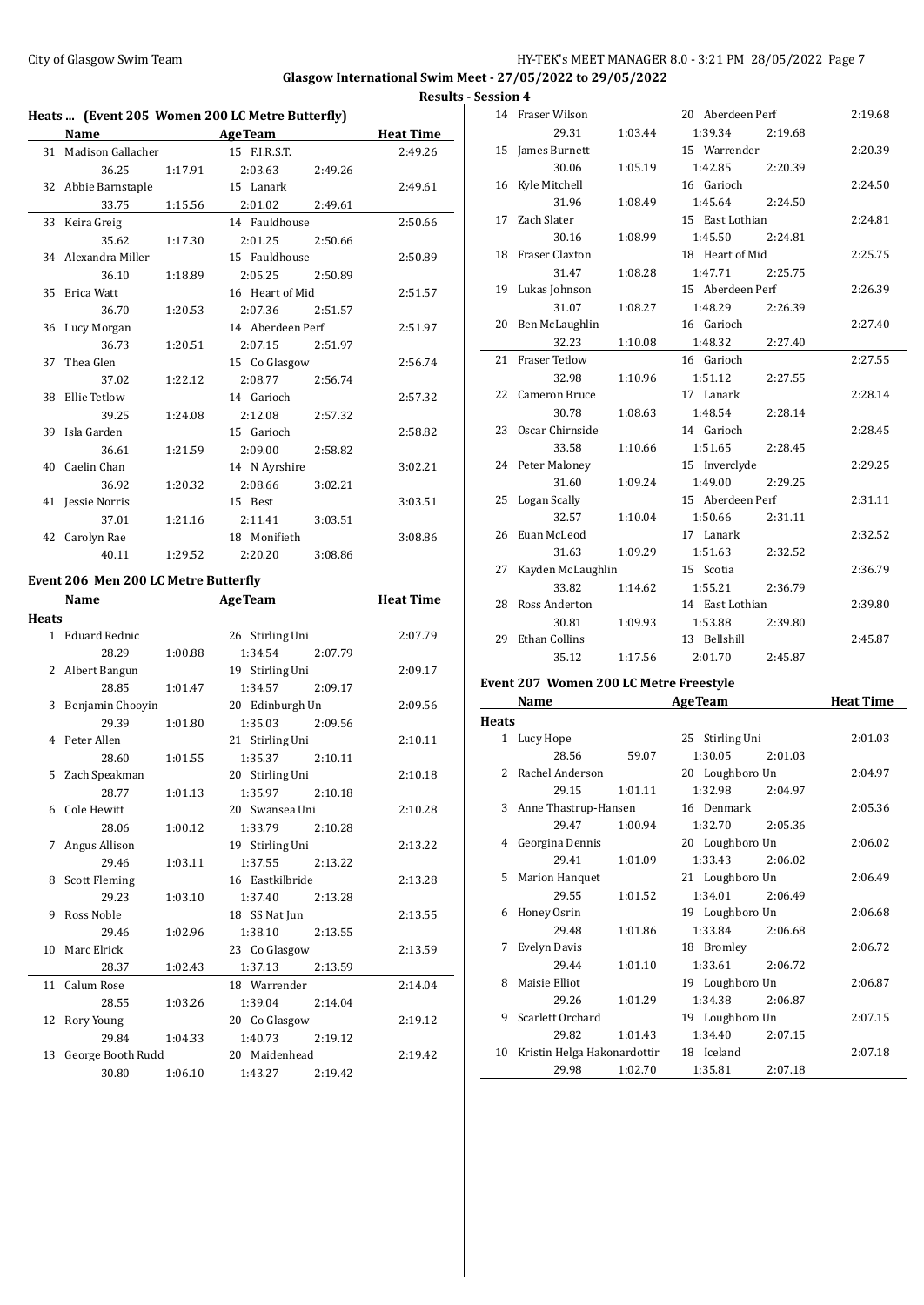#### City of Glasgow Swim Team HY-TEK's MEET MANAGER 8.0 - 3:21 PM 28/05/2022 Page 8 **Glasgow International Swim Meet - 27/05/2022 to 29/05/2022**

**Heats ... (Event 207 Women 200 LC Metre Freestyle) Name Age Team Heat Time** 11 Anna Ronn 17 Denmark 2:07.36 30.65 1:02.32 1:35.60 2:07.36 12 Kristine Nilsson Norby 17 Denmark 2:08.13 30.73 1:02.95 1:36.31 2:08.13 13 Katherine Bailey 18 SS Nat Jun 2:08.14 30.77 1:03.08 1:36.20 2:08.14 14 Laura Hodgson 17 SS Nat Jun 2:08.35 30.27 1:03.18 1:35.77 2:08.35 15 Natasha Simson 17 SS Nat Jun 2:08.40 30.37 1:02.43 1:35.68 2:08.40 16 Mairi Craig 18 Stirling Swim 2:08.64 29.71 1:02.13 1:35.08 2:08.64 17 Drew McKenzie 17 SS Nat Jun 2:08.91 29.25 1:01.83 1:34.94 2:08.91 18 Mollie Mc Alorum 17 Ulster 2:09.07 29.92 1:02.34 1:35.98 2:09.07 19 Rebecca Reid 20 Aberdeen 2:09.10 29.55 1:02.42 1:35.53 2:09.10 20 Jennifer Murray 19 Edinburgh Un 2:09.20 29.72 1:02.53 1:35.78 2:09.20 21 Lauren Paterson 19 Edinburgh Un 2:09.27 30.31 1:02.81 1:36.05 2:09.27 22 Abbie Holl 20 Edinburgh Un J2:09.27 30.09 1:02.32 1:35.76 2:09.27 23 Fenja Romanski 17 Denmark 2:09.70 29.58 1:01.64 1:35.58 2:09.70 24 Ailsa McDonald 21 Edinburgh Un 2:09.85 30.84 1:03.57 1:36.85 2:09.85 25 Sofie Herche 15 Denmark 2:09.91 30.05 1:02.81 1:36.07 2:09.91 26 Kailyn Hall 18 Aberdeen Perf 2:09.92 29.76 1:02.19 1:36.40 2:09.92 27 Amelia Moule 19 Loughboro Un 2:10.23 30.03 1:03.29 1:37.24 2:10.23 28 Florence Tinsley 20 Stirling Uni 2:10.28 30.06 1:01.99 1:35.44 2:10.28 29 Isabelle Wood 17 Stirling Swim 2:11.01 29.98 1:03.18 1:36.91 2:11.01 30 Freyja Birkisdottir 16 Iceland 2:12.00 30.47 1:04.33 1:39.31 2:12.00 31 Phoebe Arbuckle 14 SS Nat Jun 2:12.09 31.01 1:04.91 1:39.09 2:12.09 32 Olivia Butler 19 Edinburgh Un 2:12.70 30.55 1:03.53 1:38.30 2:12.70 33 Ellis Shiels 20 Edinburgh Un 2:12.71 30.51 1:03.73 1:38.25 2:12.71 34 Katja Lilja Andrsysdottir 16 Iceland 2:12.78 29.82 1:03.24 1:37.98 2:12.78 35 Cille Kirketerp 17 Denmark 2:13.38 30.10 1:04.22 1:39.07 2:13.38 36 Tegan Black 15 East Lothian 2:14.76 30.81 1:05.57 1:40.42 2:14.76 \*37 Gudbjorgrg Bja Gudmundsdot 17 Iceland 2:14.86 30.74 1:04.91 1:39.65 2:14.86

| <b>Results - Session 4</b> |    |                           |         |                            |         |         |
|----------------------------|----|---------------------------|---------|----------------------------|---------|---------|
|                            |    | *37 Ella Stevenson        |         | 17 Bellshill               |         | 2:14.86 |
| 'ime                       |    | 30.76                     | 1:05.45 | 1:40.30                    | 2:14.86 |         |
| 7.36                       |    | 39 Ella Thatcher-Plant    |         | 20 Edinburgh Un            |         | 2:14.90 |
|                            |    | 31.28                     | 1:05.44 | 1:39.97                    | 2:14.90 |         |
| 8.13                       |    | 40 Ellie Turner           |         | 19 Stirling Uni            |         | 2:14.92 |
|                            |    | 29.91                     | 1:03.23 | 1:38.14                    | 2:14.92 |         |
| 8.14                       |    | 41 Milly Milne            |         | 17 Warrender               |         | 2:14.97 |
|                            |    | 29.82                     | 1:03.08 | 1:38.72                    | 2:14.97 |         |
| 8.35                       |    | 42 Eve Mair               |         | 18 Sth Ayrshire            |         | 2:15.29 |
|                            |    | 31.41                     | 1:05.01 | 1:40.58                    | 2:15.29 |         |
| 8.40                       |    | 43 Olwyn Cooke            |         | 19 Edinburgh Un            |         | 2:15.59 |
|                            |    | 30.53                     | 1:03.89 | 1:39.72                    | 2:15.59 |         |
| 8.64                       |    | 44 Coco Croxford          |         | 14 SS Nat Jun              |         | 2:15.68 |
|                            |    | 32.58                     | 1:06.91 | 1:41.99                    | 2:15.68 |         |
| 8.91                       |    | 45 Allana McDonald        |         | 18 Bo Stockton             |         | 2:15.90 |
|                            |    | 30.52                     | 1:04.39 | 1:40.30                    | 2:15.90 |         |
| 9.07                       |    | 46 Kiera Davidson         |         | 17 Co Glasgow              |         | 2:15.92 |
|                            |    | 30.32                     | 1:04.15 | 1:39.73                    | 2:15.92 |         |
| 9.10                       |    | 47 Suzie McNair           |         | 15 F.I.R.S.T.              |         | 2:16.01 |
|                            |    | 31.45                     | 1:06.27 | 1:41.09                    | 2:16.01 |         |
| 9.20                       |    | 48 Grace Noonan           |         | 15 Milngavie &B            |         | 2:16.41 |
|                            |    | 31.56                     | 1:08.10 | 1:43.44                    | 2:16.41 |         |
| 9.27                       |    | 49 Ashleigh Drake         |         | 15 Warrender               |         | 2:16.51 |
|                            |    | 30.85                     | 1:05.38 | 1:40.69                    | 2:16.51 |         |
| 9.27                       |    | 50 Abby Davis             |         | 19 East Lothian            |         | 2:16.53 |
|                            |    | 30.52                     | 1:05.52 | 1:41.30                    | 2:16.53 |         |
| 9.70                       |    | 51 Sarah Stewart          |         | 16 Milngavie &B            |         | 2:16.55 |
|                            |    | 31.81                     | 1:06.99 | 1:42.12                    | 2:16.55 |         |
| 9.85                       |    | 52 Hannah Edmiston        |         | 17 Co Glasgow              |         | 2:16.98 |
|                            |    | 31.47                     | 1:06.00 | 1:42.22                    | 2:16.98 |         |
| 9.91                       |    | 53 Ceri Gillespie         |         | 17 Aberdeen Perf           |         | 2:17.12 |
|                            |    | 31.03                     | 1:05.65 | 1:41.18                    | 2:17.12 |         |
| 9.92                       |    | 54 Charlotte Hardy        |         | 15 SS Nat Jun              |         | 2:17.31 |
|                            |    | 31.54<br>*55 Zara Krawiec | 1:06.59 | 1:42.93<br>13 East Lothian | 2:17.31 | 2:17.41 |
| 0.23                       |    | 32.80                     | 1:08.62 | 1:42.73                    | 2:17.41 |         |
|                            |    | *55 Eleanor Ross          |         | 16 Tain                    |         | 2:17.41 |
| 0.28                       |    | 31.14                     | 1:06.03 | 1:42.40                    | 2:17.41 |         |
| 1.01                       |    | 57 Zoe Crawford           |         | 15 F.I.R.S.T.              |         | 2:17.46 |
|                            |    | 31.56                     | 1:06.63 | 1:42.14                    | 2:17.46 |         |
| 2.00                       |    | 58 Victoria Niven         |         | 16 Co Glasgow              |         | 2:17.48 |
|                            |    | 31.74                     | 1:06.75 | 1:42.39                    | 2:17.48 |         |
| 2.09                       |    | 59 Nadja Djurovic         |         | 15 Iceland                 |         | 2:17.49 |
|                            |    | 31.74                     | 1:08.09 | 1:44.00                    | 2:17.49 |         |
| 2.70                       |    | 60 Louise Connell J       |         | 15 Co Glasgow              |         | 2:17.90 |
|                            |    | 31.91                     | 1:07.14 | 1:42.87                    | 2:17.90 |         |
| 2.71                       |    | 61 Talia Blackley         |         | 15 Co Glasgow              |         | 2:17.98 |
|                            |    | 31.68                     | 1:06.52 | 1:41.84                    | 2:17.98 |         |
| 2.78                       |    | 62 Carys Mooney           |         | 15 Co Glasgow              |         | 2:18.01 |
|                            |    | 32.18                     | 1:07.75 | 1:43.63                    | 2:18.01 |         |
| 3.38                       | 63 | Saphrina Machin           |         | 15 Co Glasgow              |         | 2:18.27 |
|                            |    | 31.62                     | 1:06.67 | 1:42.87                    | 2:18.27 |         |
| 4.76                       |    | 64 Amber Stevenson        |         | 17 Sth Ayrshire            |         | 2:18.42 |
|                            |    | 31.57                     | 1:06.53 | 1:42.89                    | 2:18.42 |         |
| 4.86                       | 65 | Alex Coy                  |         | 16 Warrender               |         | 2:18.54 |
|                            |    | 31.36                     | 1:07.47 | 1:43.51                    | 2:18.54 |         |
|                            |    | 66 Nula Gow               |         | 17 Garioch                 |         | 2:18.77 |
|                            |    | 32.62                     | 1:08.06 | 1:44.22                    | 2:18.77 |         |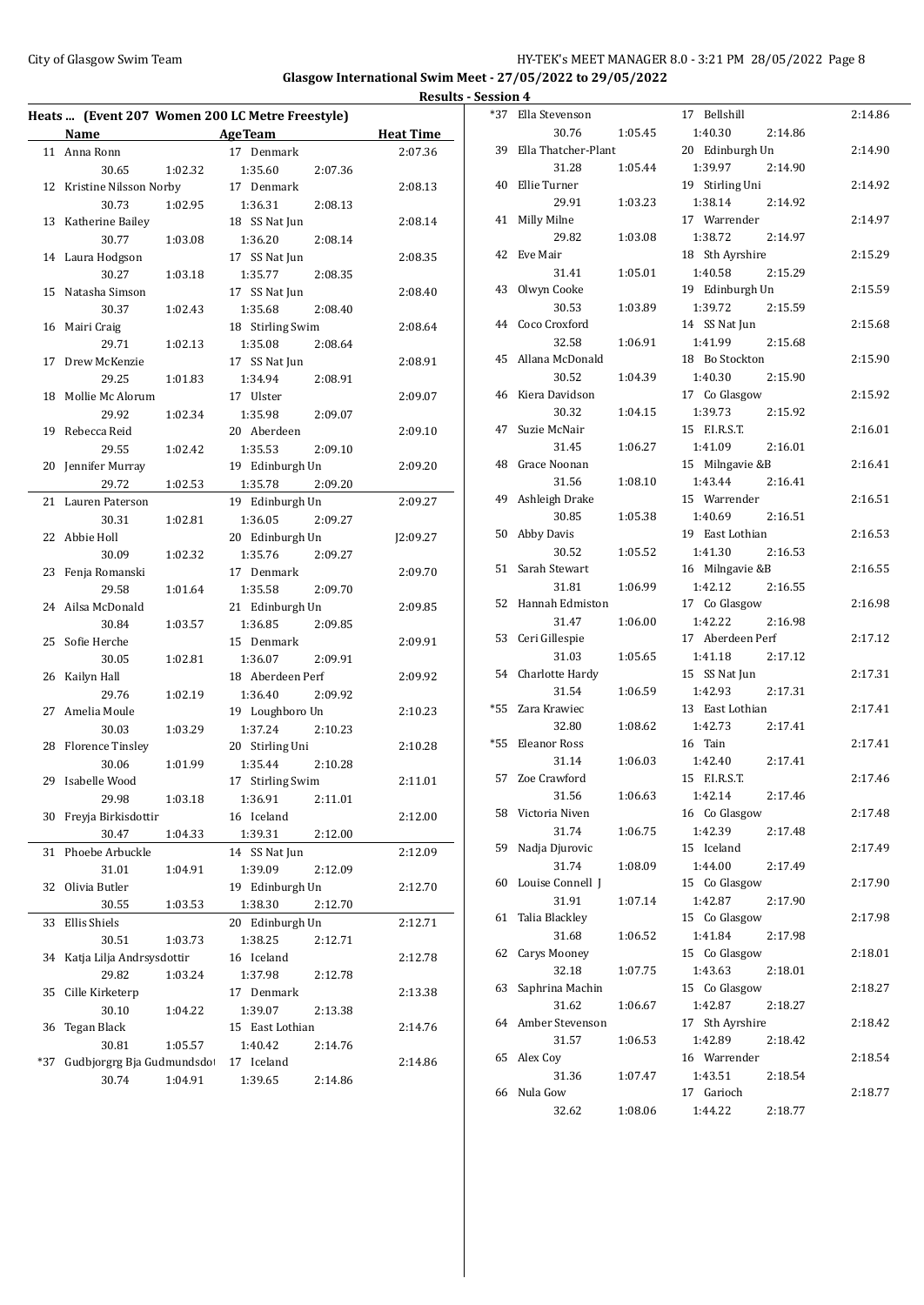# City of Glasgow Swim Team HY-TEK's MEET MANAGER 8.0 - 3:21 PM 28/05/2022 Page 9 **Glasgow International Swim Meet - 27/05/2022 to 29/05/2022 Results - Session 4**

|       |                       |         | Heats  (Event 207 Women 200 LC Metre Freestyle) |                  |
|-------|-----------------------|---------|-------------------------------------------------|------------------|
|       | <b>Name</b>           |         | <b>Example 2</b> Age Team                       | <b>Heat Time</b> |
| 67    | Sophie Alison J       |         | 14 West Dunbart                                 | 2:18.95          |
|       | 31.66                 | 1:07.15 | 1:43.54<br>2:18.95                              |                  |
| 68    | Emma McGavin          |         | 15 Hamilton                                     | 2:19.24          |
|       | 31.84                 | 1:06.93 | 1:43.86<br>2:19.24                              |                  |
| 69    | Ellie Craik-Collins   |         | 15 Warrender                                    | 2:19.26          |
|       | 30.75                 | 1:05.68 | 1:42.38<br>2:19.26                              |                  |
| 70    | Maria Howe            |         | 15 Aberdeen Perf                                | 2:19.27          |
|       | 31.96                 | 1:07.13 | 1:42.96<br>2:19.27                              |                  |
| 71    | India Marshall        |         | 17 East Lothian                                 | 2:19.49          |
|       | 32.13                 | 1:07.38 | 1:44.29<br>2:19.49                              |                  |
| 72    | Eilidh Robertson      |         | 15 Sth Ayrshire                                 | 2:19.79          |
|       | 32.00                 | 1:07.44 | 1:43.28<br>2:19.79                              |                  |
| 73    | Rosie Liston          |         | 15 Co Glasgow                                   | 2:20.27          |
|       | 31.36                 | 1:07.08 | 1:43.16<br>2:20.27                              |                  |
| 74    | Elle Sutherland       |         | 20 Co Glasgow                                   | 2:20.31          |
|       | 30.78                 | 1:05.11 | 1:43.01<br>2:20.31                              |                  |
| 75    | Melissa Mennie        |         | 14 Eastkilbride                                 | 2:20.53          |
|       | 32.19                 | 1:08.10 | 1:44.86<br>2:20.53                              |                  |
| 76    | <b>Addison Cole</b>   |         | 14 Hamilton                                     | 2:20.63          |
|       | 33.15                 | 1:08.72 | 1:45.52<br>2:20.63                              |                  |
| 77    | Naomi Wilson          |         | 15 Warrender                                    | 2:20.95          |
|       | 32.38                 | 1:08.57 | 1:45.63<br>2:20.95                              |                  |
| 78    | Millie McArthur       |         | 16 Lanark                                       | 2:21.11          |
|       | 31.93                 | 1:08.13 | 1:45.17<br>2:21.11                              |                  |
| 79    | Lauren Anderson       |         | 15 Fauldhouse                                   |                  |
|       |                       |         |                                                 | 2:21.19          |
|       | 31.78                 | 1:08.65 | 1:45.68<br>2:21.19                              |                  |
| 80    | Lucy Atherton         |         | 15 Heart of Mid                                 | 2:21.78          |
|       | 31.39                 | 1:07.19 | 1:44.41<br>2:21.78                              |                  |
| 81    | <b>Heather Stuart</b> |         | 16 N Ayrshire                                   | 2:22.22          |
|       | 32.57                 | 1:08.23 | 1:45.56<br>2:22.22                              |                  |
| 82    | Ellyn MacPhee         |         | 15 Fauldhouse                                   | 2:22.56          |
|       | 32.71                 | 1:08.26 | 1:45.58<br>2:22.56                              |                  |
| 83    | Lucy McDonald         |         | 18 Inverleith                                   | 2:23.28          |
|       | 31.40                 | 1:08.53 | 1:47.10<br>2:23.28                              |                  |
| 84    | Reilly McIntosh       |         | 13 Dun City Aqu                                 | 2:23.32          |
|       | 31.76                 | 1:08.26 | 1:45.74<br>2:23.32                              |                  |
| 85    | Gina Ren              |         | 13 Co Glasgow                                   | 2:23.70          |
|       | 32.51                 | 1:08.83 | 1:47.01 2:23.70                                 |                  |
|       | 86 Ayla Cochrane      |         | 16 Co Glasgow                                   | 2:23.98          |
|       | 33.33                 | 1:09.79 | 1:47.10<br>2:23.98                              |                  |
| 87    | Ava Kirkham           |         | 16 F.I.R.S.T.                                   | 2:24.03          |
|       | 33.10                 | 1:09.50 | 1:47.53<br>2:24.03                              |                  |
| 88    | Tara Montgomery       |         | 16 Stirling Swim                                | 2:24.24          |
|       | 31.92                 | 1:07.37 | 1:46.76<br>2:24.24                              |                  |
| 89    | Caitlin Frame         |         | 15 F.I.R.S.T.                                   | 2:24.33          |
|       | 33.14                 | 1:10.35 | 1:48.96<br>2:24.33                              |                  |
| 90    | Ellie Kennedy         |         | 14 Co Glasgow                                   | 2:24.42          |
|       | 33.46                 | 1:10.43 | 1:47.91<br>2:24.42                              |                  |
| 91    | Ceri Sinnett          |         | 17 Bellshill                                    | 2:25.17          |
|       | 33.06                 | 1:09.39 | 1:47.31<br>2:25.17                              |                  |
| 92    | Phoebe Samson         |         | 14 Dun City Aqu                                 | 2:25.36          |
|       | 32.34                 | 1:09.27 | 1:47.22<br>2:25.36                              |                  |
| 93    | Eden Fraser           |         | 15 Aberdeen Perf                                | 2:25.87          |
|       | 33.27                 | 1:09.88 | 1:48.35<br>2:25.87                              |                  |
| $*94$ | Keisha McCormack      |         | 17 Scotia                                       | 2:26.86          |
|       | 32.07                 | 1:08.19 | 1:46.40<br>2:26.86                              |                  |
|       |                       |         |                                                 |                  |

|              | *94 Madisyn Stuart                   |         | 13 Aberdeen Perf   | 2:26.86          |
|--------------|--------------------------------------|---------|--------------------|------------------|
|              | 32.64                                | 1:10.43 | 1:48.63<br>2:26.86 |                  |
|              | 96 Lucy Nimmo                        |         | 15 Bellshill       | 2:27.42          |
|              | 33.02                                | 1:10.20 | 2:27.42<br>1:49.22 |                  |
| 97           | Simone Finlayson                     |         | 15 Dun City Aqu    | 2:27.46          |
|              | 32.77                                | 1:10.70 | 1:50.21<br>2:27.46 |                  |
|              | 98 Abigail Crawford                  |         | 13 Co Glasgow      | 2:28.82          |
|              | 34.89                                | 1:12.78 | 1:52.51<br>2:28.82 |                  |
|              | 99 Anna Easton                       |         | 15 Dun City Aqu    | 2:29.98          |
|              | 33.18                                | 1:12.07 | 1:51.89<br>2:29.98 |                  |
|              | 100 Ellen Denny                      |         | 14 Garioch         | 2:30.02          |
|              | 34.49                                | 1:12.10 | 1:51.49<br>2:30.02 |                  |
|              | 101 Anna Campbell                    |         | 13 Co Glasgow      | 2:30.65          |
|              | 32.68                                | 1:10.84 | 1:50.85<br>2:30.65 |                  |
|              | 102 Isla Garden                      |         | 15 Garioch         | 2:31.23          |
|              | 34.00                                | 1:11.47 | 1:51.87<br>2:31.23 |                  |
|              | 103 Caelin Chan                      |         | 14 N Ayrshire      | 2:31.77          |
|              | 34.82                                | 1:14.61 | 1:54.74<br>2:31.77 |                  |
|              | 104 Alexandra Miller                 |         | 15 Fauldhouse      | 2:31.86          |
|              | 35.95                                | 1:16.07 | 1:55.48<br>2:31.86 |                  |
|              | 105 Scarlett Wilson                  |         | 14 Co Glasgow      | 2:32.51          |
|              | 33.08                                | 1:10.86 | 1:51.65<br>2:32.51 |                  |
|              | 106 Daisy MacInnes                   |         | 13 Co Glasgow      | 2:32.75          |
|              | 33.70                                | 1:12.25 | 1:53.47<br>2:32.75 |                  |
| 107          | <b>Emily Easton</b>                  |         | 14 Larkhall        | 2:34.40          |
|              | 33.56                                | 1:12.34 | 1:53.62<br>2:34.40 |                  |
|              | --- Keira Stericker                  |         | 18 Sth Ayrshire    | DQ               |
|              |                                      |         |                    |                  |
|              |                                      |         |                    |                  |
|              | Event 208 Men 200 LC Metre Freestyle |         |                    |                  |
|              | Name                                 |         | <b>AgeTeam</b>     | <b>Heat Time</b> |
| <b>Heats</b> |                                      |         |                    |                  |
|              | 1 Nicholas Castella                  |         | 15 Denmark         | 1:52.09          |
|              | 26.21                                | 54.75   | 1:23.54<br>1:52.09 |                  |
| 2            | Stephen Milne                        |         | 28 Stirling Uni    | 1:52.55          |
|              | 26.03                                | 55.15   | 1:23.80<br>1:52.55 |                  |
| 3            | Jakob Goodman                        |         | 22 Loughboro Un    | 1:53.17          |
|              | 25.94                                | 54.84   | 1:23.48<br>1:53.17 |                  |
| 4            | Tony Joe Trett Oliver                |         | 23 Stirling Uni    | 1:53.71          |
|              | 26.88                                | 55.91   | 1:24.46<br>1:53.71 |                  |
|              | 5 Charlie Brown                      |         | 21 Loughboro Un    | 1:54.15          |
|              | 26.24                                | 55.45   | 1:24.57<br>1:54.15 |                  |
|              | 6 Oscar Isberg                       |         | 18 Denmark         | 1:54.37          |
|              | 25.87                                | 54.46   | 1:23.89<br>1:54.37 |                  |
| 7            | Mathias Christensen                  |         | 18 Denmark         | 1:55.46          |
|              | 26.06                                | 54.77   | 1:25.42<br>1:55.46 |                  |
|              | 8 Evan Bailey                        |         | 17 Ireland         | 1:55.85          |
|              | 27.40                                | 57.32   | 1:26.38<br>1:55.85 |                  |
| 9.           | Reg Lloyd                            |         | 25 Stirling Uni    | 1:55.90          |
|              | 27.26                                | 57.04   | 1:26.08<br>1:55.90 |                  |
| 10           | <b>Charlie Poole</b>                 |         | 21 Stirling Uni    | 1:56.24          |
|              | 26.31                                | 55.60   | 1:25.66<br>1:56.24 |                  |
| 11           | Jack Muncey                          |         | Stirling Uni<br>19 | 1:56.42          |
|              | 27.37                                | 56.77   | 1:26.68<br>1:56.42 |                  |
|              | 12 Ruairi McKinnon                   |         | 18 SS Nat Jun      | 1:57.00          |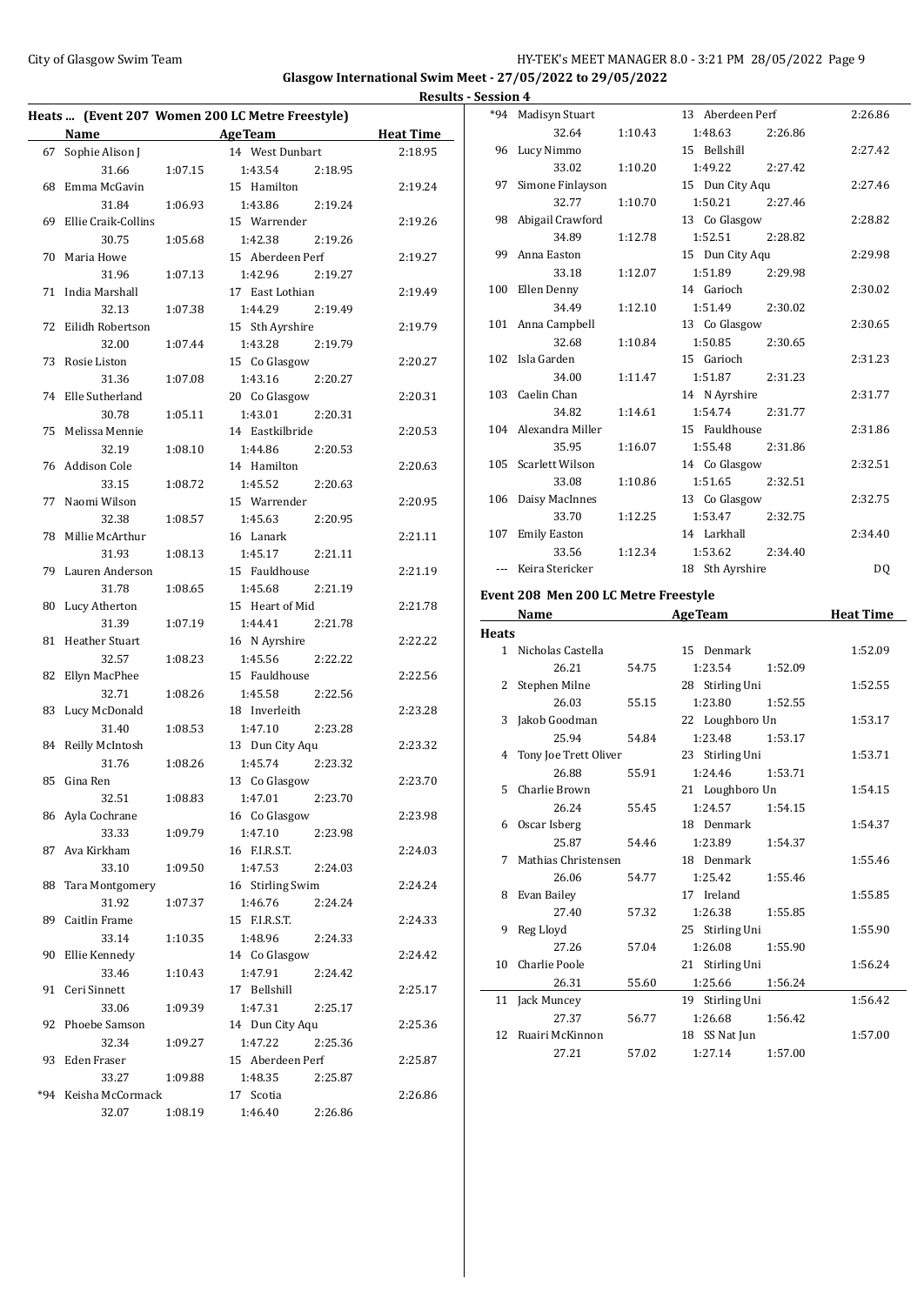# City of Glasgow Swim Team Team Feam Fermi States of Glasgow Swim Team Feam Fermi States and HY-TEK's MEET MANAGER 8.0 - 3:21 PM 28/05/2022 Page 10 **Glasgow International Swim Meet - 27/05/2022 to 29/05/2022 Results - Session 4**

| Heats  (Event 208 Men 200 LC Metre Freestyle) |                       |         |                            |                  |  |
|-----------------------------------------------|-----------------------|---------|----------------------------|------------------|--|
|                                               | Name                  |         | <b>AgeTeam</b>             | <b>Heat Time</b> |  |
| 13                                            | Henry Baker           |         | 19 Stirling Uni            | 1:57.26          |  |
|                                               | 26.89                 | 56.39   | 1:26.19<br>1:57.26         |                  |  |
| 14                                            | <b>Cameron Travis</b> |         | 18 SS Nat Jun              | 1:57.40          |  |
|                                               | 27.56                 | 58.15   | 1:28.35<br>1:57.40         |                  |  |
| 15                                            | Liam McLaughlin       |         | 20 Edinburgh Un            | 1:57.61          |  |
|                                               | 27.56                 | 57.33   | 1:28.12<br>1:57.61         |                  |  |
| 16                                            | Pierce Greening       |         | 19 Stirling Uni            | 1:57.62          |  |
|                                               | 27.42                 | 57.08   | 1:27.39<br>1:57.62         |                  |  |
| 17                                            | George Smith          |         | 18 Leamington              | 1:57.64          |  |
|                                               | 27.47                 | 57.04   | 1:27.89<br>1:57.64         |                  |  |
| 18                                            | Casper Puggaard       |         | 17 Denmark                 | 1:58.16          |  |
|                                               | 26.77                 | 56.36   | 1:27.43<br>1:58.16         |                  |  |
| 19                                            | Michael Flynn         |         | 19 Co Glasgow              | 1:58.78          |  |
|                                               | 27.72                 | 57.40   | 1:28.39<br>1:58.78         |                  |  |
| 20                                            |                       |         |                            | 1:58.98          |  |
|                                               | Greg Fairbairn        |         | 20 Stirling Uni            |                  |  |
|                                               | 28.13                 | 58.13   | 1:29.27<br>1:58.98         |                  |  |
| 21                                            | Jude Liddiard         |         | 21 Edinburgh Un            | 1:58.99          |  |
|                                               | 27.77                 | 58.82   | 1:29.51<br>1:58.99         |                  |  |
| 22                                            | William Ellington     |         | 19 Stirling Uni            | 1:59.51          |  |
|                                               | 27.91                 | 57.73   | 1:28.97<br>1:59.51         |                  |  |
| 23                                            | Luke Hornsey          |         | 16 SS Nat Jun              | 1:59.57          |  |
|                                               | 28.45                 | 58.77   | 1:29.71<br>1:59.57         |                  |  |
| 24                                            | Mads Moller           |         | 17 Denmark                 | 1:59.73          |  |
|                                               | 27.69                 | 58.11   | 1:28.96<br>1:59.73         |                  |  |
| 25                                            | Stefan Krawiec        |         | 16 SS Nat Jun              | 2:00.59          |  |
|                                               | 28.31                 | 58.80   | 1:31.12<br>2:00.59         |                  |  |
| 26                                            | Finn Bremner          |         | 18 Warrender               | 2:00.93          |  |
|                                               | 27.98                 | 59.21   | 1:29.84<br>2:00.93         |                  |  |
| 27                                            | Jack Rudd             |         | 18 Maidenhead              | 2:01.03          |  |
|                                               | 28.08                 | 58.93   | 1:30.18<br>2:01.03         |                  |  |
| 28                                            | Myles Lapsley         |         | 19 Edinburgh Un            | 2:01.12          |  |
|                                               | 27.55                 | 56.89   | 1:29.11<br>2:01.12         |                  |  |
| 29                                            | Matthew Brown         |         | 19 Aberdeen Perf           | 2:01.30          |  |
|                                               | 28.47                 | 58.81   | 1:30.04<br>2:01.30         |                  |  |
| 30                                            | Calum Peebles         |         | 16 SS Nat Jun              | 2:01.31          |  |
|                                               | 27.44                 | 58.61   | 1:30.04<br>2:01.31         |                  |  |
| 31                                            | <b>Scott Fleming</b>  |         | 16 Eastkilbride            | 2:01.44          |  |
|                                               | 27.87                 | 59.29   | 1:30.57<br>2:01.44         |                  |  |
| 32                                            | Ross Noble            |         | 18 SS Nat Jun              | 2:02.28          |  |
|                                               | 28.87                 | 1:00.48 | 1:31.59<br>2:02.28         |                  |  |
| 33                                            | Grier Vandermeulen    |         | 17<br><b>Stirling Swim</b> | 2:02.86          |  |
|                                               | 27.71                 | 58.64   | 1:30.94<br>2:02.86         |                  |  |
| 34                                            | Kristjan Magnusson    |         | 17 Iceland                 | 2:02.98          |  |
|                                               | 28.43                 | 59.49   | 1:31.23<br>2:02.98         |                  |  |
| 35                                            | <b>Travis Davey</b>   |         | 17 Dun City Aqu            | 2:03.16          |  |
|                                               | 27.00                 | 58.19   | 1:31.19<br>2:03.16         |                  |  |
| 36                                            | Murray Pritchard      |         | 18 Perth City              | 2:03.64          |  |
|                                               | 28.16                 | 1:00.54 | 1:34.72<br>2:03.64         |                  |  |
| 37                                            | Charlie Trotman       |         | 20 Edinburgh Un            | 2:03.76          |  |
|                                               | 28.33                 | 59.02   | 1:31.26<br>2:03.76         |                  |  |
| 38                                            | Sidar Gullen          |         | 16 Warrender               | 2:04.29          |  |
|                                               | 27.77                 | 59.81   | 1:32.42<br>2:04.29         |                  |  |
| 39                                            | Lucas Brown           |         | 16 SS Nat Jun              | 2:04.32          |  |
|                                               | 28.07                 | 1:00.44 | 1:32.72<br>2:04.32         |                  |  |

|    | 40 Jack Murphy         |         | 18 Bellshill       | 2:04.36 |
|----|------------------------|---------|--------------------|---------|
|    | 28.08                  | 59.71   | 1:31.69<br>2:04.36 |         |
| 41 | Jonathan Venter        |         | 19 Perth City      | 2:04.79 |
|    | 27.82                  | 58.47   | 1:31.31<br>2:04.79 |         |
| 42 | Jack Simpson           |         | 16 Eastkilbride    | 2:04.98 |
|    | 27.85                  | 59.65   | 1:32.06<br>2:04.98 |         |
| 43 | Callum Melville        |         | 16 SS Nat Jun      | 2:05.33 |
|    | 28.43                  | 1:00.24 | 1:32.62<br>2:05.33 |         |
| 44 | Tom Robinson           |         | 22 Aberdeen Perf   | 2:05.46 |
|    | 28.19                  | 59.73   | 1:32.88<br>2:05.46 |         |
| 45 | Kai Connolly           |         | 15 SS Nat Jun      | 2:06.13 |
|    | 29.01                  | 1:01.55 | 1:33.96<br>2:06.13 |         |
| 46 | Owen Carroll           |         | 17 Perth City      | 2:06.35 |
|    | 29.12                  | 1:00.35 | 1:33.53<br>2:06.35 |         |
|    | Micah van Blerk        |         | 17 Warrender       |         |
| 47 |                        |         |                    | 2:06.60 |
|    | 28.63                  | 1:00.74 | 1:34.20<br>2:06.60 |         |
| 48 | Max Pelosi             |         | 16 Co Glasgow      | 2:06.63 |
|    | 29.34                  | 1:01.88 | 1:35.12<br>2:06.63 |         |
| 49 | Adam Ritchie           |         | 18 Warrender       | 2:06.95 |
|    | 28.78                  | 1:00.91 | 1:35.53<br>2:06.95 |         |
| 50 | Luke Porteous          |         | 18 East Lothian    | 2:06.96 |
|    | 27.67                  | 1:00.11 | 1:33.70<br>2:06.96 |         |
| 51 | Ben McLaughlin         |         | 16 Garioch         | 2:07.07 |
|    | 30.12                  | 1:02.59 | 1:35.86<br>2:07.07 |         |
| 52 | Greg Hall              |         | 15 Aberdeen Perf   | 2:07.59 |
|    | 29.80                  | 1:02.32 | 1:35.41<br>2:07.59 |         |
| 53 | Ben Haughton           |         | 17 Co Manch Aq     | 2:07.71 |
|    | 28.28                  | 1:00.89 | 1:34.31<br>2:07.71 |         |
| 54 | <b>Finlay Saunders</b> |         | 21 Edinburgh Un    | 2:07.75 |
|    | 28.35                  | 59.38   | 1:33.02<br>2:07.75 |         |
| 55 | Thomas Traynor         |         | 15 Eastkilbride    | 2:07.87 |
|    | 29.21                  | 1:01.29 | 1:35.36<br>2:07.87 |         |
| 56 | Cain Buchanan          |         | 15 Dun City Aqu    | 2:08.15 |
|    | 28.92                  | 1:01.47 | 1:34.53<br>2:08.15 |         |
| 57 | Keane Smith            |         | 17 Airdrie         | 2:08.16 |
|    | 28.13                  | 1:00.63 | 1:34.71<br>2:08.16 |         |
| 58 | Lewis Gibson           |         | 14 N Ayrshire      | 2:08.57 |
|    | 29.29                  | 1:02.15 | 1:35.60<br>2:08.57 |         |
|    |                        |         |                    | 2:08.88 |
| 59 | Ben Montgomery         |         | 16 Stirling Swim   |         |
|    | 29.43                  | 1:02.78 | 1:36.15<br>2:08.88 |         |
|    | 60 Ben King            |         | 15 Milngavie &B    | 2:09.45 |
|    | 29.55                  | 1:02.47 | 1:36.85<br>2:09.45 |         |
| 61 | Fraser Claxton         |         | 18 Heart of Mid    | 2:09.47 |
|    | 28.55                  | 1:01.44 | 1:35.36<br>2:09.47 |         |
| 62 | Ally Jeffrey           |         | 17 Satellites      | 2:09.61 |
|    | 29.24                  | 1:01.56 | 1:36.29<br>2:09.61 |         |
| 63 | Tom Armitage           |         | 15 Thurso          | 2:09.69 |
|    | 30.60                  | 1:04.36 | 1:39.02<br>2:09.69 |         |
| 64 | Lukas Johnson          |         | 15 Aberdeen Perf   | 2:10.09 |
|    | 29.62                  | 1:02.72 | 1:37.48<br>2:10.09 |         |
| 65 | Oscar Chirnside        |         | 14 Garioch         | 2:10.10 |
|    | 30.26                  | 1:04.06 | 1:37.56<br>2:10.10 |         |
| 66 | Kyle Mitchell          |         | 16 Garioch         | 2:10.27 |
|    | 29.55                  | 1:02.76 | 1:36.80<br>2:10.27 |         |
| 67 | Sam Currie             |         | 17 Perth City      | 2:11.07 |
|    | 28.74                  | 1:01.26 | 1:35.96<br>2:11.07 |         |
| 68 | Guy Pelosi             |         | 16 Co Glasgow      | 2:11.36 |
|    | 30.21                  | 1:03.02 | 1:37.59<br>2:11.36 |         |
|    |                        |         |                    |         |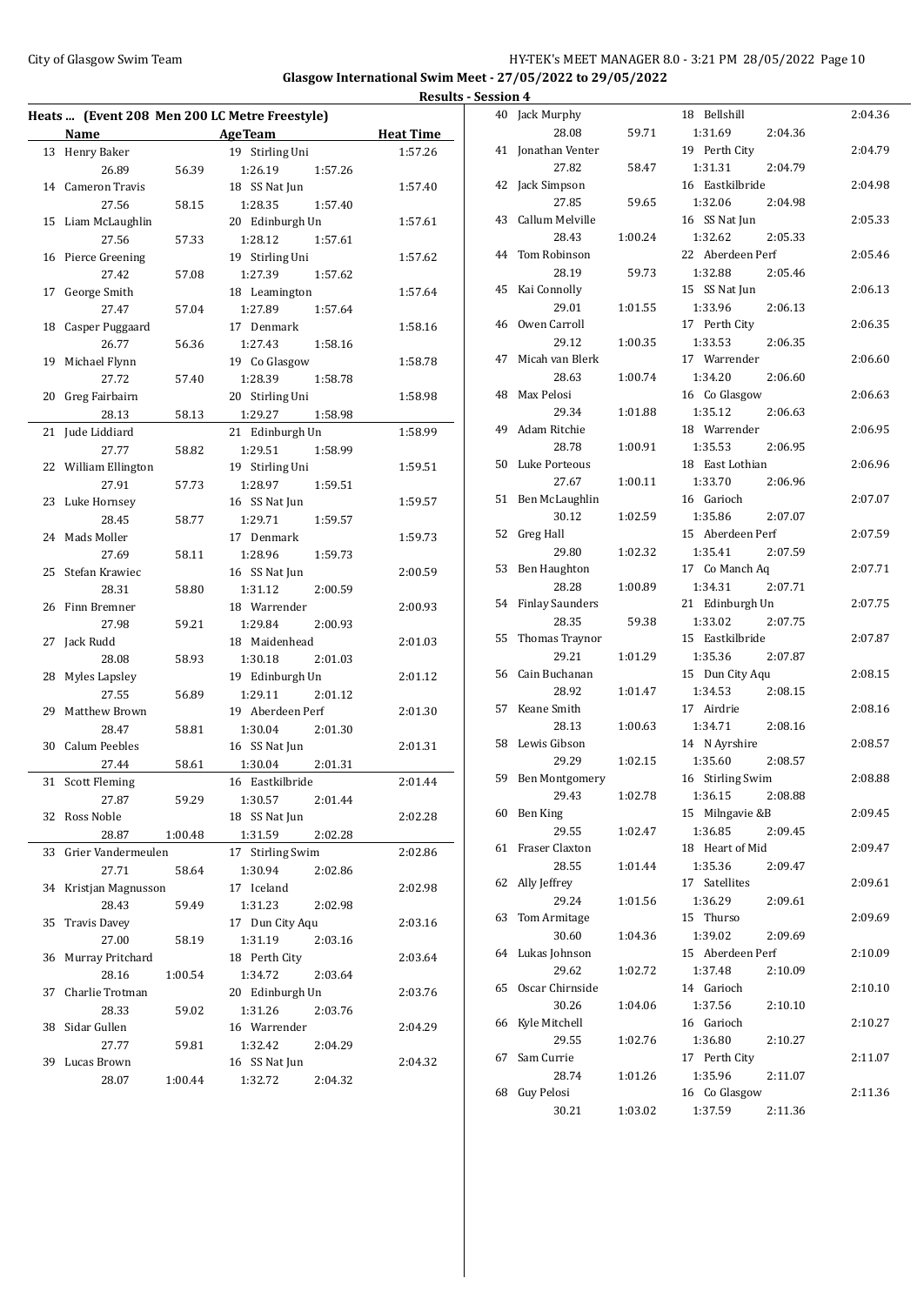## City of Glasgow Swim Team **HY-TEK's MEET MANAGER 8.0 - 3:21 PM 28/05/2022** Page 11 **Glasgow International Swim Meet - 27/05/2022 to 29/05/2022**

**Heats ... (Event 208 Men 200 LC Metre Freestyle) Name Age Team Heat Time**  Gregor Skinner 16 F.I.R.S.T. 2:12.71 30.19 1:04.10 1:38.88 2:12.71 Andrew Venter 18 Perth City 2:12.82 29.72 1:04.15 1:40.14 2:12.82 Adam Scott 16 Co Glasgow 2:12.87 30.39 1:03.95 1:39.35 2:12.87 Connor Brierley 16 Dun City Aqu 2:13.39 29.43 1:04.17 1:39.57 2:13.39 Finlay Tsang 15 Co Glasgow 2:13.79 30.52 1:04.92 1:40.57 2:13.79 Andrew Smitton 16 South Aberd 2:14.42 30.32 1:04.35 1:40.02 2:14.42 Fraser Tetlow 16 Garioch 2:14.75 30.00 1:04.85 1:39.80 2:14.75 Lochlan Small 13 Stirling Swim 2:16.56 31.23 1:06.47 1:41.81 2:16.56 Charlie McLaren 17 South Aberd 2:16.82 29.55 1:03.32 1:39.97 2:16.82 Jack Mitchell 16 Aberdeen Perf 2:18.71 30.76 1:05.58 1:42.54 2:18.71 Blair McKean 17 Bellshill 2:19.55 29.32 1:03.42 1:39.73 2:19.55 80 Aran Machin 12 Co Glasgow 2:21.51 32.82 1:09.28 1:46.69 2:21.51 81 Kyle Mossman 13 Co Glasgow 2:23.68 32.84 1:10.85 1:48.40 2:23.68 Jake MacKenzie 17 Aberdeen Perf 2:24.31 31.42 1:07.87 1:47.29 2:24.31 Kyle Connolly 13 Co Glasgow 2:24.85 32.75 1:10.55 1:48.50 2:24.85 84 Adam Kuhl 14 Co Glasgow 2:32.37 32.87 1:10.17 1:51.51 2:32.37

#### **Event 208 Men 200 LC Metre Freestyle Multi-Class**

|       | Name               |         | <b>AgeTeam</b>   |         | <b>Heat Time</b> |
|-------|--------------------|---------|------------------|---------|------------------|
| Heats |                    |         |                  |         |                  |
|       | Ollie Carter S10   |         | 22 Stirling Uni  |         | 2:04.17          |
|       | 28.25              | 59.01   | 1:30.93          | 2:04.17 |                  |
|       | 2 Louis Lawlor S14 |         | Co Glasgow<br>20 |         | 2:05.16          |
|       | 27.70              | 59.82   | 1:31.66          | 2:05.16 |                  |
| 3     | Jack Milne S14     |         | 21 Dun City Agu  |         | 2:11.29          |
|       | 29.45              | 1:02.84 | 1:36.97          | 2:11.29 |                  |
|       | Sam Downie S8      |         | 16 SS Nat Jun    |         | 2:25.14          |
|       | 33.38              | 1:11.10 | 1:48.57          | 2:25.14 |                  |

#### **Event 209 Women 50 LC Metre Backstroke**

|              | Name<br><b>AgeTeam</b>    |    | <b>Heat Time</b> |       |
|--------------|---------------------------|----|------------------|-------|
| <b>Heats</b> |                           |    |                  |       |
| 1            | Cassie Wild               |    | 22 Stirling Uni  | 29.44 |
|              | 2 Steingerdur Hauksdottir |    | 26 Iceland       | 29.61 |
|              | 3 Yasmine Hamerlaine      | 19 | Millfield        | 30.07 |
| 4            | <b>Martine Damborg</b>    | 15 | Denmark          | 30.29 |
| 5.           | Emily Grant               |    | 25 Aberdeen Perf | 30.32 |
| 6            | Kristine Nilsson Norby    | 17 | Denmark          | 30.34 |
| 7            | Anna Green                | 17 | SS Nat Jun       | 30.39 |
| 8            | <b>Charley Jones</b>      | 20 | Loughboro Un     | 30.40 |

|              | <b>Results - Session 4</b> |                      |    |                      |       |
|--------------|----------------------------|----------------------|----|----------------------|-------|
|              |                            | 9 Frida Knudsen      |    | 15 Denmark           | 30.50 |
| 'i <u>me</u> | 10                         | Sofie Herche         | 15 | Denmark              | 30.51 |
| 2.71         |                            | 11 Schastine Tabor   |    | 17 Denmark           | 30.59 |
|              |                            | *12 Holly McGill     | 17 | SS Nat Jun           | 30.60 |
| 2.82         |                            | *12 Kianna Coertze   |    | 14 SS Nat Jun        | 30.60 |
|              |                            | 14 Tatiana Tostevin  |    | 19 Loughboro Un      | 30.62 |
| 2.87         |                            | 15 Natasha Whittall  | 19 | Loughboro Un         | 30.70 |
|              |                            | 16 Keira Stericker   | 18 | Sth Ayrshire         | 30.71 |
| 3.39         |                            | 17 Emma Scobie       | 25 | Kirkintilloc         | 30.91 |
|              |                            | 18 Ava Simpson       | 19 | Edinburgh Un         | 30.92 |
| 3.79         |                            | 19 Louise Thisted    | 17 | Denmark              | 30.94 |
|              |                            | 20 Grace Davison     | 15 | Ireland              | 31.06 |
| 4.42         |                            | 21 Hannah Willis     |    | 17 SS Nat Jun        | 31.11 |
|              |                            | 22 Fearne Crighton   | 17 | Perth City           | 31.15 |
| 4.75         | 23                         | Tain Bruce           |    | 24 Edinburgh Un      | 31.25 |
| 6.56         |                            | 24 Lucy Stoves       |    | 16 Dun City Aqu      | 31.26 |
|              |                            | 25 Lucy Lucas        |    | 19 Edinburgh Un      | 31.31 |
| 6.82         |                            | 26 Amy Shiels        |    | 17 Co Glasgow        | 31.42 |
|              |                            | 27 Jennifer King     |    | 24 Stirling Uni      | 31.50 |
| 8.71         |                            | 28 Mollie Mc Alorum  | 17 | Ulster               | 31.66 |
|              |                            | 29 Rebecca Reid      | 20 | Aberdeen             | 31.73 |
| 9.55         |                            | 30 Rachel Saunders   | 17 | SS Nat Jun           | 31.76 |
|              |                            | 31 Kiana Belotti     | 19 | Edinburgh Un         | 31.87 |
| 1.51         |                            | 32 Sunna J           | 15 | Iceland              | 32.08 |
|              |                            | 33 Zoe Crawford      | 15 | F.I.R.S.T.           | 32.23 |
| 3.68         |                            | 34 Katherine Renfrew | 15 | Perth City           | 32.30 |
|              |                            | 35 Isabelle Wood     | 17 | <b>Stirling Swim</b> | 32.34 |
| 4.31         |                            | 36 Emma Leggate      |    | 16 Hamilton          | 32.40 |
|              |                            | 37 Maria Howe        |    | 15 Aberdeen Perf     | 32.42 |
| 4.85         |                            | 38 Ella Stevenson    |    | 17 Bellshill         | 32.61 |
|              |                            | 39 Caitriona Stewart |    | 17 West Dunbart      | 32.69 |
| 2.37         |                            | 40 Bronwen Payne     | 15 | Best                 | 32.71 |
|              |                            | *41 Eilidh Armstrong |    | 16 East Lothian      | 32.80 |
|              |                            | *41 Melissa Mennie   |    | 14 Eastkilbride      | 32.80 |
|              |                            | 43 Layla Wedderspoon |    | 14 Heart of Mid      | 32.83 |
| 'ime         |                            | 44 Rosie Forster     |    | 15 Warrender         | 32.89 |
| 4.17         |                            | 45 Grace Noonan      | 15 | Milngavie &B         | 33.04 |
|              | 46                         | Eva Smith            |    | 13 Aberdeen Perf     | 33.16 |
| 5.16         | 47                         | Chloe Mclean         |    | 15 Dun City Aqu      | 33.19 |
|              | 48                         | Remi Muirhead        | 17 | Scotia               | 33.24 |
| 1.29         |                            | 49 Natasha Simson    | 17 | SS Nat Jun           | 33.26 |
|              |                            | *50 Saphrina Machin  | 15 | Co Glasgow           | 33.29 |
| 5.14         |                            | *50 Madison Coull    | 14 | Buckie               | 33.29 |
|              |                            | 52 Emma McGavin      | 15 | Hamilton             | 33.34 |
|              |                            | *53 Coco Croxford    | 14 | SS Nat Jun           | 33.36 |
|              | *53                        | Kirsty Gilmore       | 16 | Hamilton             | 33.36 |
| 'i <u>me</u> |                            | 55 Libby Doubleday   | 17 | Co Glasgow           | 33.39 |
|              |                            | 56 Orla Myles        | 16 | South Aberd          | 33.45 |
| 9.44         | 57                         | Helen Stoddart       | 15 | East Lothian         | 33.50 |
| 9.61         |                            | 58 Zuzia Smith       | 15 | F.I.R.S.T.           | 33.53 |
| $0.07\,$     |                            | 59 Ceri Gillespie    | 17 | Aberdeen Perf        | 33.60 |
| 0.29         |                            | 60 Iona Henderson    | 15 | Rutherglen           | 33.63 |
| 0.32         |                            | 61 Jocelyn McKenzie  | 17 | Milngavie &B         | 33.67 |
| 0.34         |                            | 62 Rosie Liston      | 15 | Co Glasgow           | 33.68 |
| 0.39         |                            | 63 Alex Coy          |    | 16 Warrender         | 33.70 |
| 0.40         |                            | 64 Grace Courtney    |    | 16 East Lothian      | 33.74 |
|              |                            |                      |    |                      |       |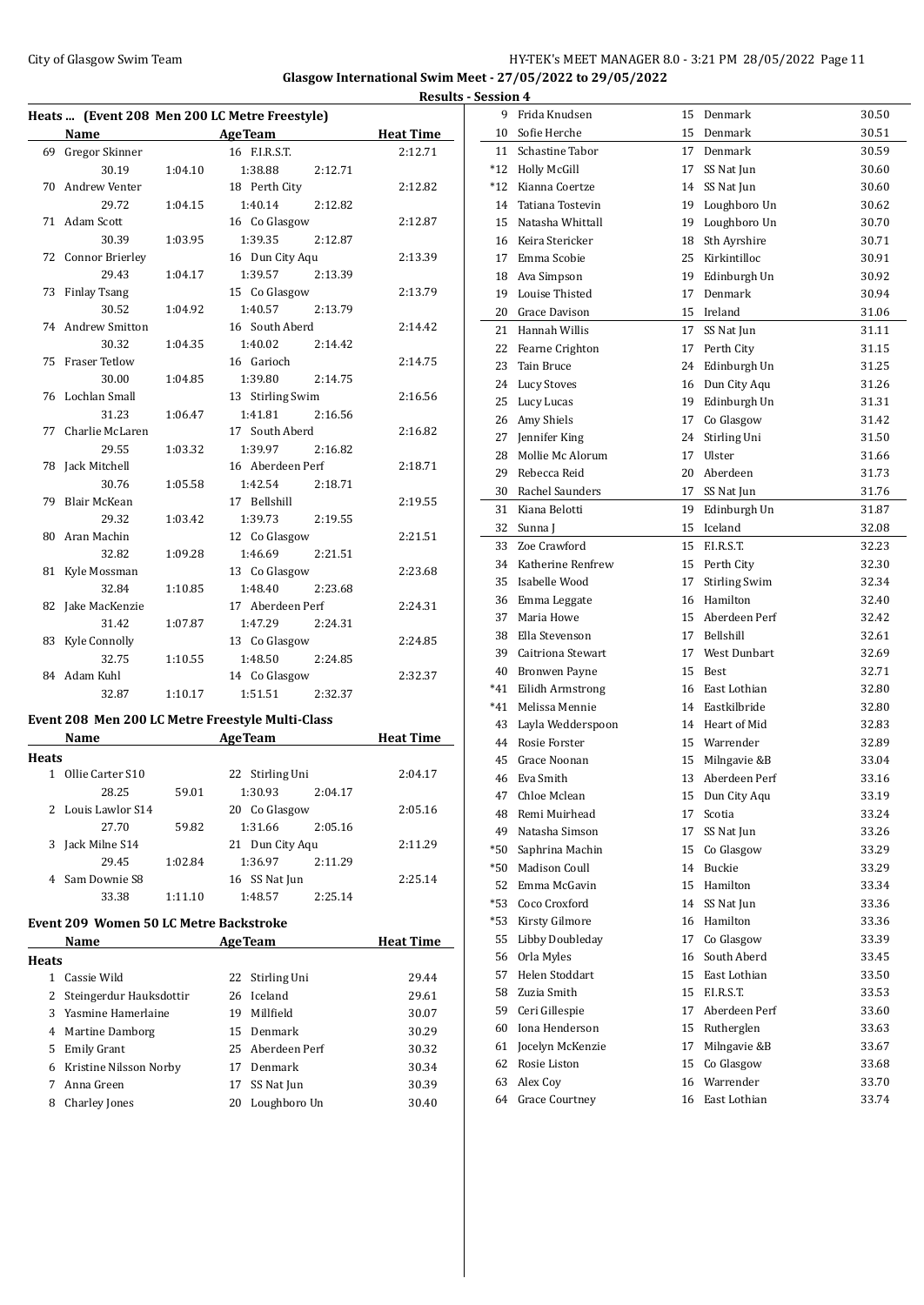#### City of Glasgow Swim Team **HY-TEK's MEET MANAGER 8.0 - 3:21 PM 28/05/2022** Page 12 **Glasgow International Swim Meet - 27/05/2022 to 29/05/2022**

**Results - Session 4 Heats ... (Event 209 Women 50 LC Metre Backstroke) Name Age Team Heat Time**  Ashleigh Drake 15 Warrender 33.76 Perrie Scobbie 15 Stirling Swim 33.77 Emma Finlay 17 East Lothian 33.78 Anna Easton 15 Dun City Aqu 33.85 Milly Milne 17 Warrender 33.88 Millie McArthur 16 Lanark 33.93 \*71 Rebecca Cole 15 Hamilton 33.95 \*71 Isla Gilmurray 14 Dun City Aqu 33.95 Zahara Smith 15 Warrender 33.96 Lucy Atherton 15 Heart of Mid 34.03 Emma Silcock 14 F.I.R.S.T. 34.04 Kaysey Dickson 12 Rutherglen 34.14 \*77 Talia Blackley 15 Co Glasgow 34.18 \*77 Rose McLean 17 Perth City 34.18 Amelia Campbell 15 Stirling Swim 34.23 80 Simone Finlayson 15 Dun City Aqu 34.26 Nula Gow 17 Garioch 34.31 82 Lucy D'Agrosa 16 Best 34.51 Wiktoria Grabowska 15 West Dunbart 34.52 Hannah Anderson 15 Hamilton 34.55 Caitlyn Hamilton 18 Lanark 34.56 Emily Riach 20 Aberdeen Perf 34.58 87 Alexandra Miller 15 Fauldhouse 34.62 Lauren Anderson 15 Fauldhouse 34.63 Jessie Norris 15 Best 34.69 Jessica Kirkwood 13 Aberdeen Perf 34.70 Caitlin Peebles 15 East Lothian 34.75 Addison Cole 14 Hamilton 34.78 93 Sarah Stewart 16 Milngavie &B 34.80 94 Anna Harkness 15 Best 34.84 Natalie Cooper 16 Warrender 34.86 96 Laura Frizzel 18 Heart of Mid 34.91 97 Eilidh McNair 15 Milngavie &B 34.93 Naomi Wilson 15 Warrender 34.97 99 Erin Coulter 14 Hamilton 35.12 Isabelle Kendall 16 Stirling Swim 35.15 101 Abigail Hill 15 Milngavie &B 35.20 102 Lucy McLeod 15 F.I.R.S.T. 35.23 \*103 Erica Watt 16 Heart of Mid 35.27 \*103 Abigail Crawford 13 Co Glasgow 35.27 105 Heather Stuart 16 N Ayrshire 35.39 Neve Duncan 14 Kirkintilloc 35.50 \*107 Katie Towers 14 Lanark 35.52 \*107 Melana Louw 17 South Aberd 35.52 Ella McGeorge 16 Cupar 35.61 110 Kiera Hart 16 Scotia 16 Scotia 35.66 Tara Montgomery 16 Stirling Swim 35.69 Anjali Pavri 15 Co Glasgow 35.70 113 Phoebe Samson 14 Dun City Aqu 35.78 114 Libby Coull 15 St Thomas 35.87 115 Emily Dawson 13 Milngavie &B 36.10 Emily McGhee 19 Carnoustie 36.20 Eva Martin 15 Scotia 36.24 118 Amy Owenson 15 Best 36.32 \*119 Tessa Boyd 15 Garioch 36.38 \*119 Isla Garden 15 Garioch 36.38

| 121          | Milly Donnachie                                    | 17 | Eastkilbride         | 36.45            |
|--------------|----------------------------------------------------|----|----------------------|------------------|
|              | 122 Emily Easton                                   |    | 14 Larkhall          | 36.46            |
|              | *123 Anna Campbell                                 |    | 13 Co Glasgow        | 36.51            |
|              | *123 Rachel McGavin                                |    | 14 Hamilton          | 36.51            |
|              | 125 Eva Gordon                                     |    | 11 Co Glasgow        | 36.63            |
|              | 126 Keira Anderson                                 |    | 15 Fauldhouse        | 36.66            |
| 127          | Caitlin Frame                                      |    | 15 F.I.R.S.T.        | 36.77            |
|              | 128 Zara Denson                                    |    | 16 Monifieth         | 36.80            |
|              | 129 Rose McDermott                                 |    | 14 Milngavie &B      | 37.00            |
|              | *130 Ceri Sinnett                                  | 17 | <b>Bellshill</b>     | 37.02            |
| $*130$       | Madisyn Stuart                                     |    | 13 Aberdeen Perf     | 37.02            |
| 132          | <b>Emily Chong</b>                                 |    | 14 Co Glasgow        | 37.35            |
| 133          | Zara Dunn                                          |    | 14 Co Glasgow        | 37.52            |
|              | 134 Payton Forbes                                  |    | 13 Buckie            | 37.67            |
| 135          | Amalie McCusker                                    |    | 15 Co Glasgow        | 37.88            |
|              | 136 Scarlett Wilson                                |    | 14 Co Glasgow        | 38.65            |
|              |                                                    |    |                      |                  |
|              | Event 209 Women 50 LC Metre Backstroke Multi-Class |    |                      |                  |
|              | Name                                               |    | <b>AgeTeam</b>       | <b>Heat Time</b> |
| <b>Heats</b> |                                                    |    |                      |                  |
|              | 1 Abby Kane S13                                    | 19 | Stirling Uni         | 34.02            |
|              | <b>Event 210 Men 50 LC Metre Backstroke</b>        |    |                      |                  |
|              | Name                                               |    | <b>AgeTeam</b>       | <b>Heat Time</b> |
| <b>Heats</b> |                                                    |    |                      |                  |
|              | 1 Jonathan Adam                                    |    | 20 Bath NC           | 25.64            |
| $\mathbf{2}$ | Scott Gibson                                       |    | 22 Edinburgh Un      | 25.65            |
|              | 3 Martyn Walton                                    |    | 25 Stirling Uni      | 26.05            |
|              | 4 Cameron Brooker                                  |    | 20 Bath NC           | 26.22            |
|              | 5 Jamie Robertson                                  |    | 22 Stirling Uni      | 26.37            |
|              | 6 Craig McNally                                    |    | 30 Stirling Uni      | 26.40            |
| 7            | <b>Elliot Clogg</b>                                |    | 23 Loughboro Un      | 26.41            |
| 8            | Matthew Ward                                       | 17 | SS Nat Jun           | 26.44            |
| 9            | Robert Pederson                                    | 17 | Denmark              | 26.82            |
| 10           | Zach Speakman                                      |    | 20 Stirling Uni      | 26.84            |
| 11           | Sam Pease                                          | 23 | Stirling Uni         | 27.00            |
| 12           | Brogan Hyde                                        | 19 | Stirling Uni         | 27.10            |
| 13           | Mark Ford                                          |    | 19 Co Glasgow        | 27.36            |
| 14           | Casper Puggaard                                    | 17 | Denmark              | 27.45            |
| 15           | Fannar Snaevar Hauksson                            |    | 18 Iceland           | 27.52            |
| 16           | <b>Conor Massey</b>                                | 20 | Aberdeen Perf        | 27.58            |
| 17           | Lucas Brown                                        | 16 | SS Nat Jun           | 27.59            |
| 18           | Cameron Travis                                     | 18 | SS Nat Jun           | 27.69            |
| 19           | Alexander Harris                                   | 20 | <b>Stirling Swim</b> | 27.86            |
| 20           | Shakil Giordani                                    | 20 | Co Manch Aq          | 27.91            |
| 21           | Salvador Gordo                                     | 19 | Stirling Uni         | 27.92            |
| 22           | Mads Moller                                        | 17 | Denmark              | 27.99            |
| 23           | Ben Carr                                           | 23 | Edinburgh Un         | 28.03            |
| 24           | Robert Burgess                                     | 17 | Co Glasgow           | 28.25            |
| 25           | Ross Noble                                         | 18 | SS Nat Jun           | 28.28            |
| 26           | Luke Hornsey                                       | 16 | SS Nat Jun           | 28.39            |
| 27           | Birnir Freyr Halfdanarson                          | 16 | Iceland              | 28.47            |
| 28           | Michael Flynn                                      | 19 | Co Glasgow           | 28.48            |
| 29           | Grier Vandermeulen                                 | 17 | <b>Stirling Swim</b> | 28.60            |
| 30           | Calum Rose                                         | 18 | Warrender            | 28.65            |
| 31           | Ryan Ferguson                                      | 21 | Edinburgh Un         | 28.84            |
| 32           | Jude Liddiard                                      | 21 | Edinburgh Un         | 28.86            |
|              |                                                    |    |                      |                  |